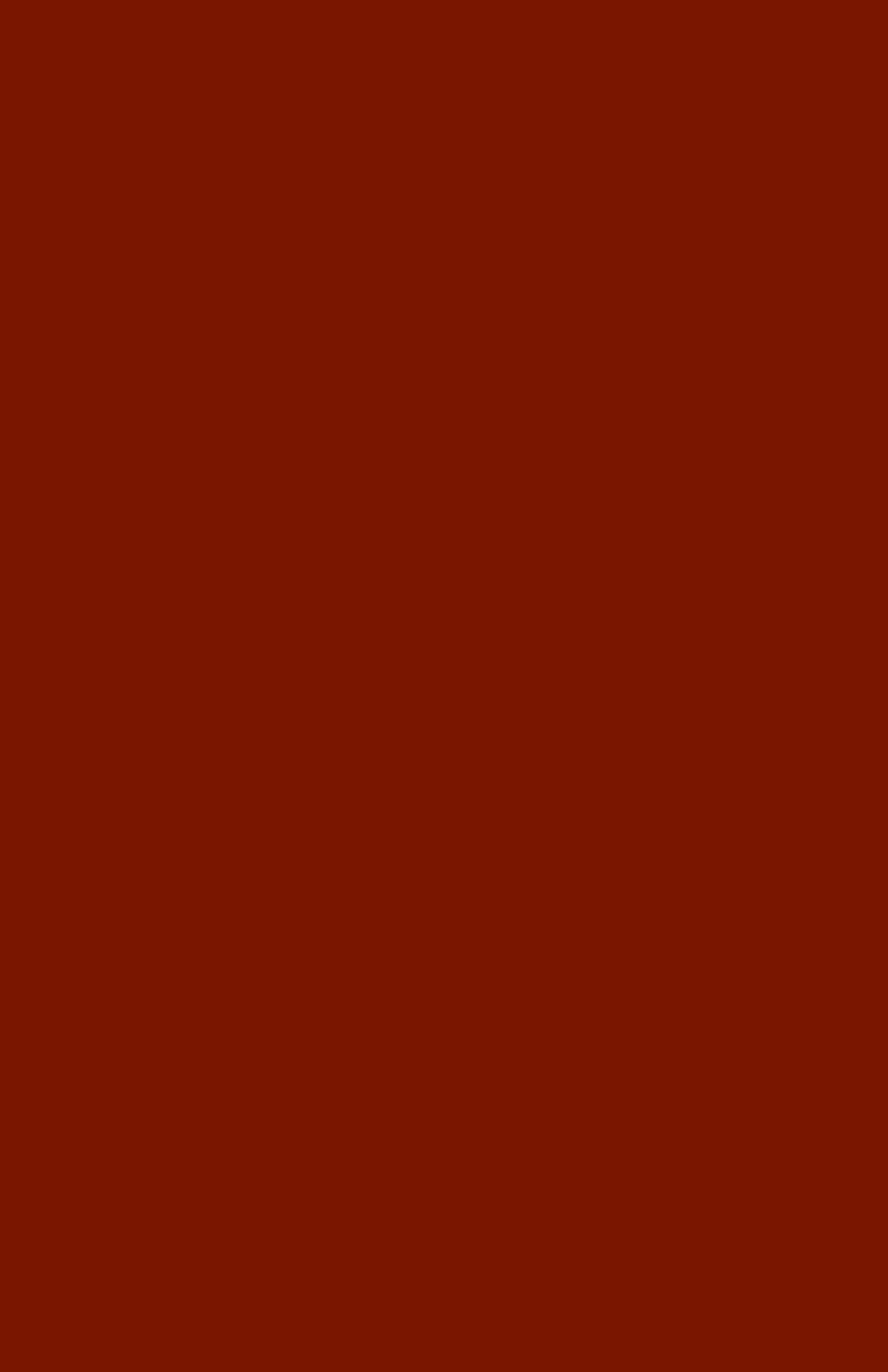## Multiple Sclerosis & Your Emotions

BY ROSALIND C. KALB, PHD

We gratefully acknowledge the contributions of Jack H. Petajan, MD and Mary Eve Sanford, PhD to previous editions of this booklet.

Special thanks to Nicholas G. LaRocca, PhD for his valuable assistance.

This publication is supported by contributions to the National MS Society from its members and friends.

Reviewed by: Pat Bednarik, MS, CCC-SLP, MSCS; Adrienne Boissy, MD; James Bowen, MD; Sharon Dodge (MS Activist); Barbara Giesser, MD; Linda Guiod, RN; Sue Kushner, MS, PT; Pat Kennedy, RN, CNP, MSCN.

© 2019 NATIONAL MS SOCIETY. ALL RIGHTS RESERVED.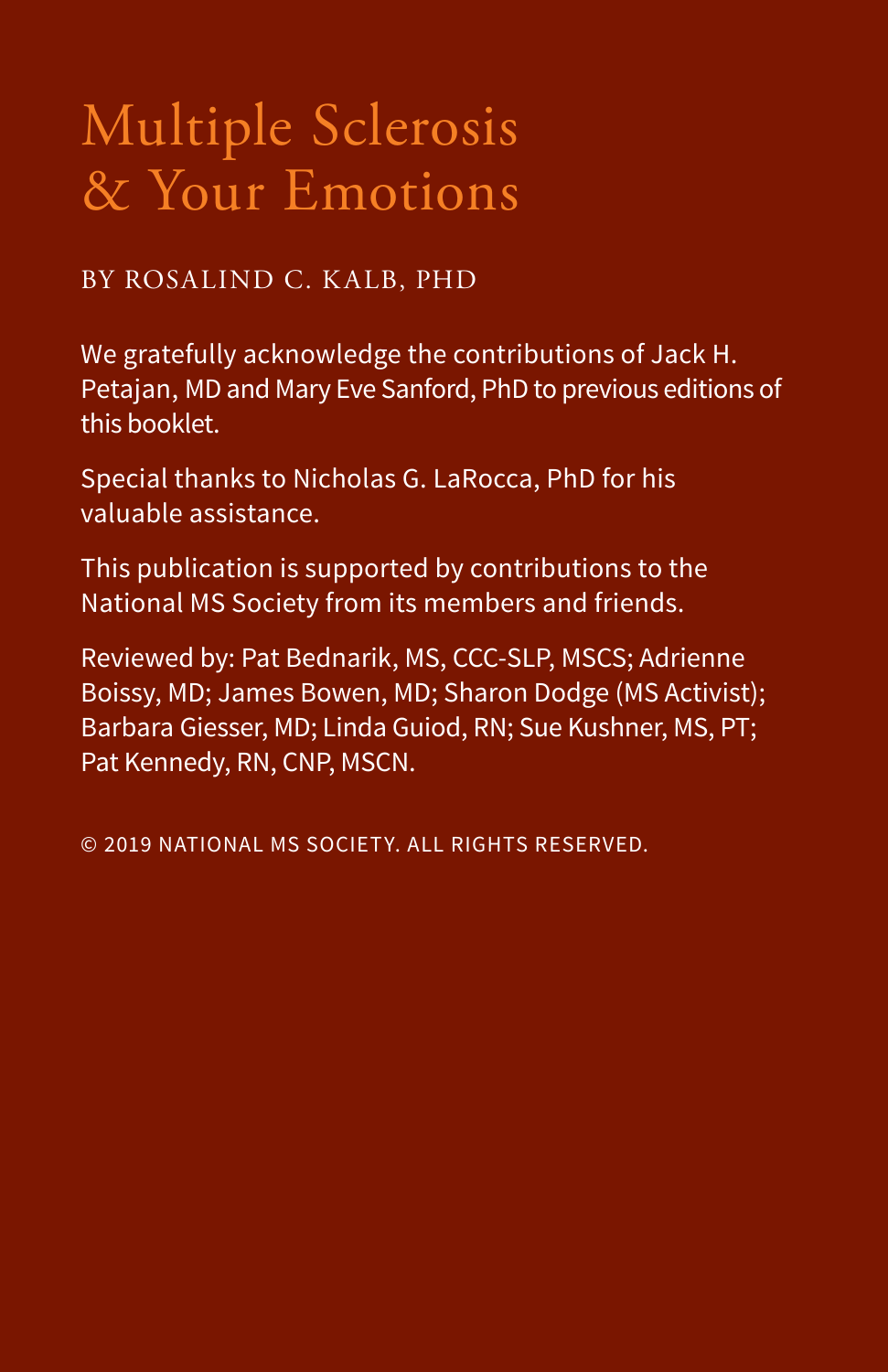People living with multiple sclerosis (MS) experience many different emotions and mood changes over the course of the disease. Some of these are reactions to the stresses and challenges created by this chronic, unpredictable illness, while others seem to be symptoms of MS itself. This booklet describes the range of emotional reactions and changes that can occur and provides information for individuals with MS and their families on how to recognize, talk about, manage and learn from these feelings.

# Common Emotional Reactions

No two people or families living with MS react to the disease in exactly the same way or face exactly the same challenges. Nevertheless, there are certain reactions that seem to be very common.

## **Initial Reactions to the Diagnosis**

The diagnosis of MS may produce shock, anger, fear, relief and denial — all of which are normal, appropriate reactions to this kind of difficult news.

**Shock:** For some people the news is so startling and puzzling that they simply cannot absorb it. It may take several days or weeks for them to be able to think about next steps for dealing with this unwelcome intrusion in their lives.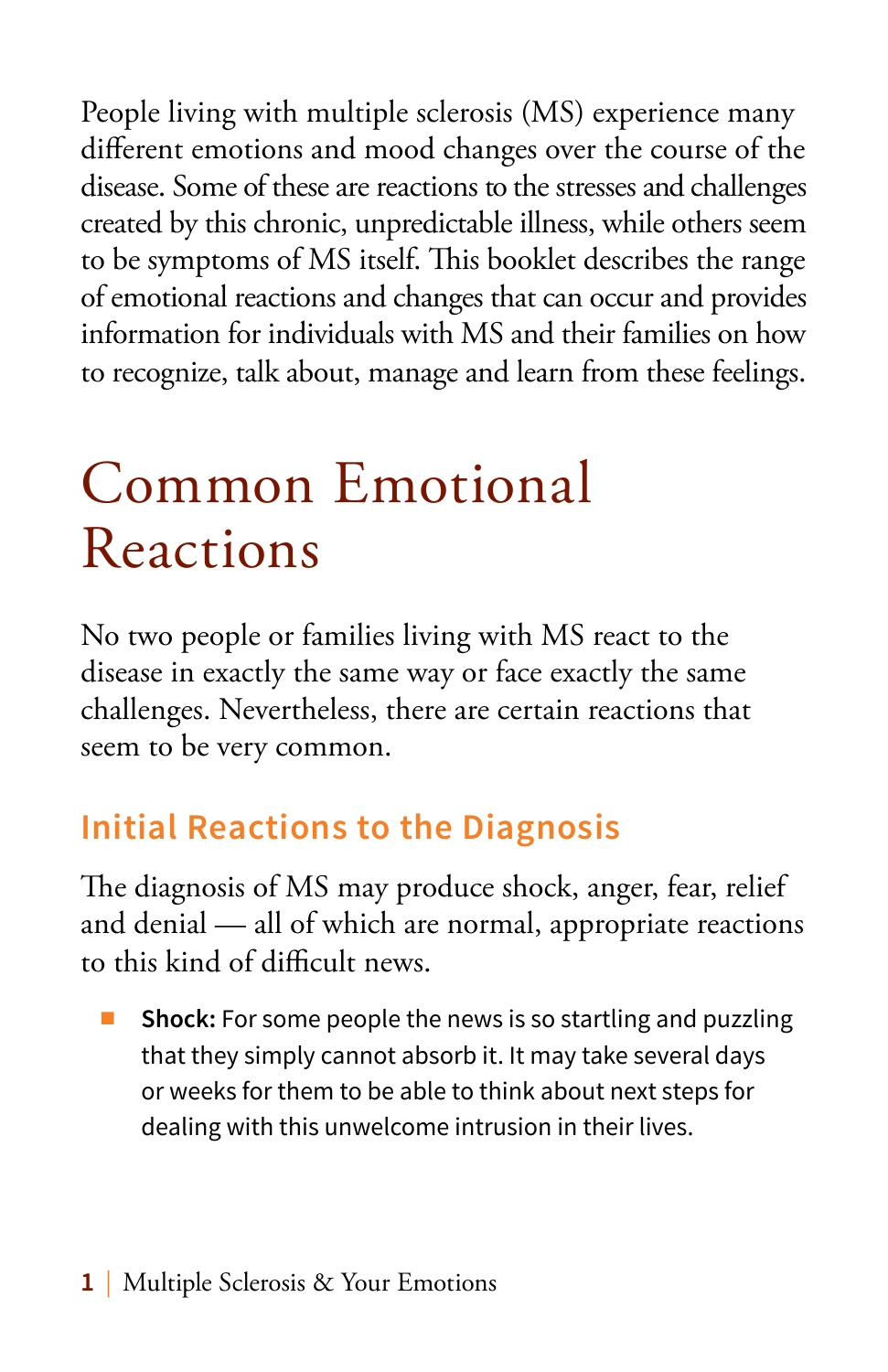- **Fear:** For those people who know very little about MS or those who have known someone with very progressive, disabling MS— the first reaction may be fear or even panic. They may be quick to assume the worst about their health, their life and their future.
- **Anger:** It isn't at all unusual for people to feel angry and frustrated by their diagnosis. Certainly no one asks to get MS, and many react with resentment to the unfairness of being diagnosed. "Why me?" is the first question on many people's minds.
- **Relief:** For anyone who has had to wait months or even years for an explanation of puzzling, uncomfortable symptoms, getting the diagnosis can be a relief. Particularly for those people who were worried about having a brain tumor or some other potentially fatal disease, the diagnosis of MS can feel like welcome news. The news may also provide validation for anyone who has been told, "There's nothing wrong with you it's all in your head."
- **Denial:** Some people react to the diagnosis by shoving it under the rug — telling themselves that it couldn't possibly be true or that the doctor has made a mistake. Denial can be a very useful and effective coping strategy during the early days of a chronic illness — allowing a person to take a brief "time out" before beginning to deal with MS.

However, denial that goes on for weeks or months can get in the way of important treatment decisions and self-care strategies. Although physicians will generally provide their newly-diagnosed patients with information about treatment options, they recognize that some people want and need the time until their follow-up appointment to get used to the idea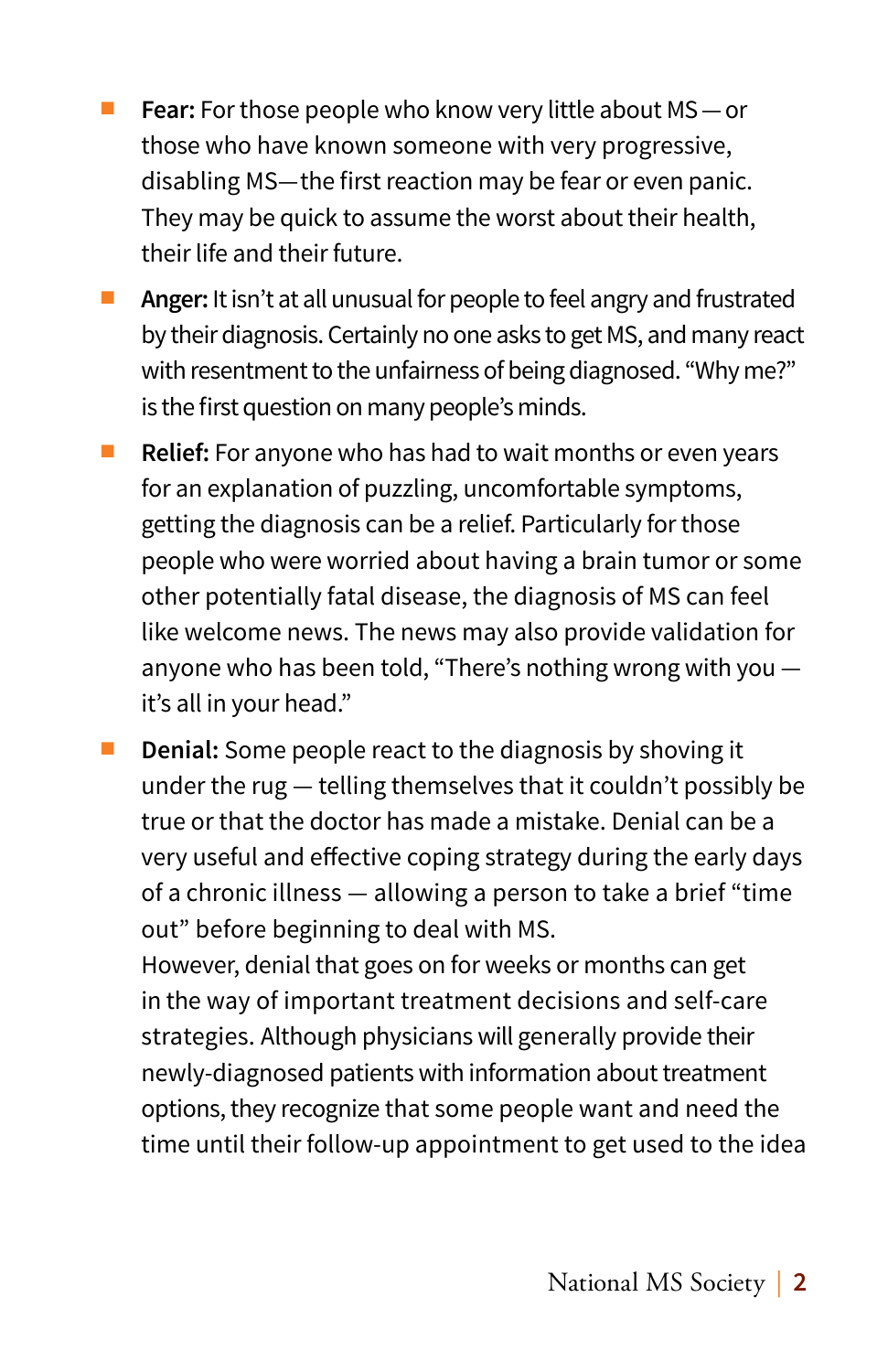of starting treatment — particularly if their symptoms have disappeared and they feel like themselves again. For information about the importance of early treatment with an approved disease-modifying medication, see Disease Modifying Therapies for MS at **nationalMSsociety.org/ Treating-MS/Medications** or call 1-800-344-4867 to request a copy by mail.

It is important to remember that any and all of these reactions are common and reasonable. Given all the uncertainty, it's also acceptable not to have much of a reaction. Each person is going to react in his or her own way to the diagnosis of MS. Keep in mind, however, that there is help available if any of the feelings become overwhelming or interfere with functioning. The National MS Society offers a variety of information and support services — in person, by phone and online. (See the Resource list on p. 20)

### **Longer-Term Reactions**

Like people's initial reactions to the diagnosis, their longerterm reactions will vary considerably as well. Since everyone's MS is different, there are no predetermined stages of adjustment and no right or wrong ways to feel about it. However, there are some very common reactions that most people will experience at one time or another over the course of the disease. And people often find these feelings recurring as the disease goes through its characteristic ups and downs of attacks and remissions, or causes new or worsening symptoms.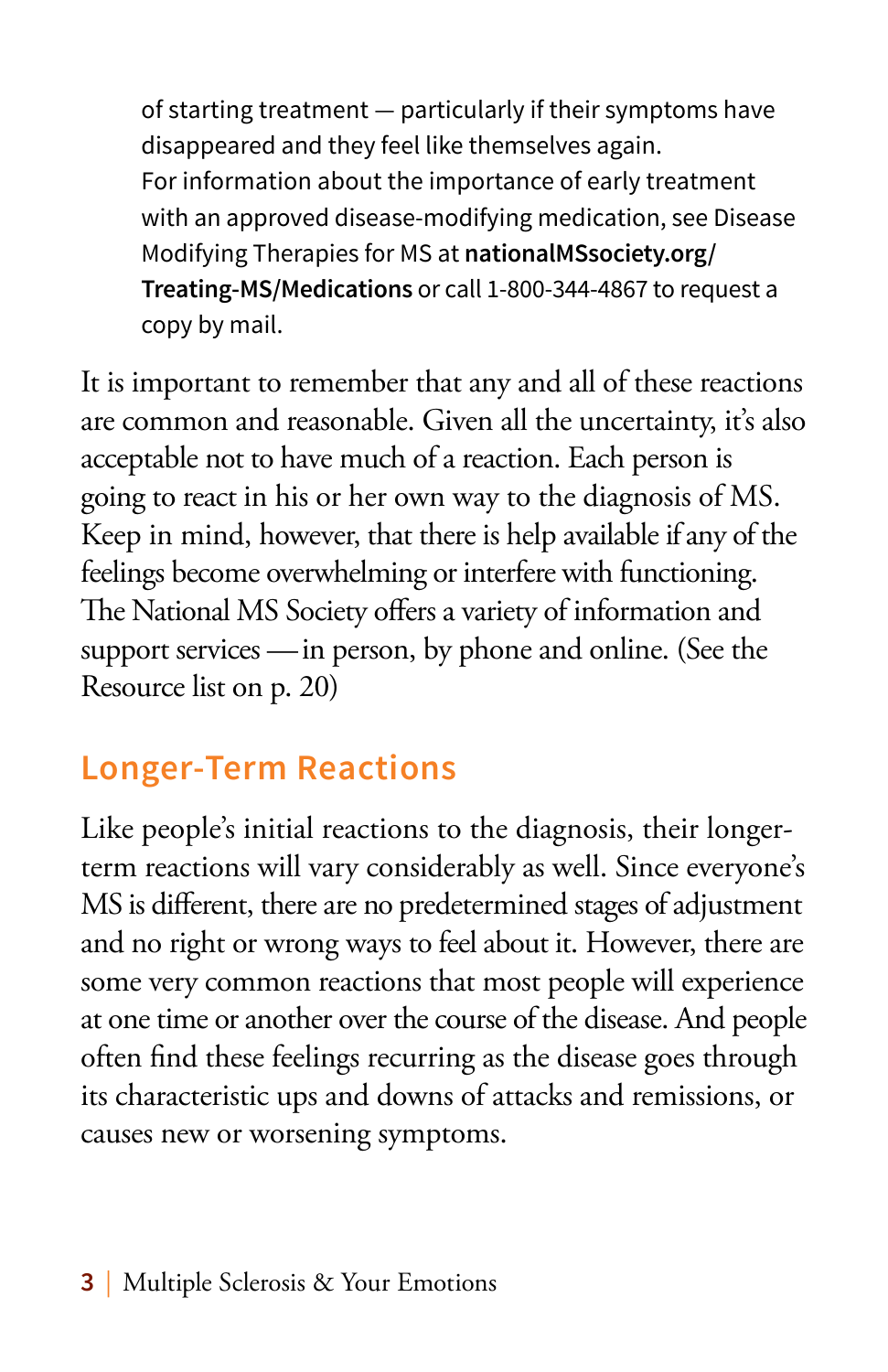■ **Grief:** This unique kind of sadness is a normal reaction to change and loss. Although most people associate grief with the loss of a loved one, it's also a common, healthy reaction to any change that threatens one's sense of self. In other words, people with MS may find themselves grieving initially over the diagnosis of a chronic illness, and then experiencing those feelings again any time that MS causes a new symptom, moves to a new place in the body, or interferes with their ability to do something that's important to them.

Grieving is an important step in coping with a chronic illness. As the pain of grieving gradually eases over time, the person is able to begin making positive adaptations to whatever changes have occurred. The cycle of grief and adaptation will continue to repeat itself whenever significant change or loss occurs.

■ **Anxiety:** Whether people are concerned about getting to the bathroom on time, holding onto their job, keeping up with their kids, or becoming severely disabled, they tend to feel anxious when they can't be sure what's going to happen next. Learning how to live with the unpredictable ups and downs of MS is a significant challenge. Anxiety may be even more of an issue if a person tended to worry excessively before being diagnosed with MS.

■ **Anger:** As the disease runs its course, people may find themselves feeling very angry about all the changes MS brings to their lives. Although anger is a common and normal response to changes and losses that feel unfair, many people find it difficult to know what to do with it — how to handle and express their anger in ways that are effective and won't spill over onto family members, friends and colleagues.

The goal is to find ways to put that angry energy to good use — to channel it into effective planning and problem solving. Healthy anger can fuel a lot of productive change.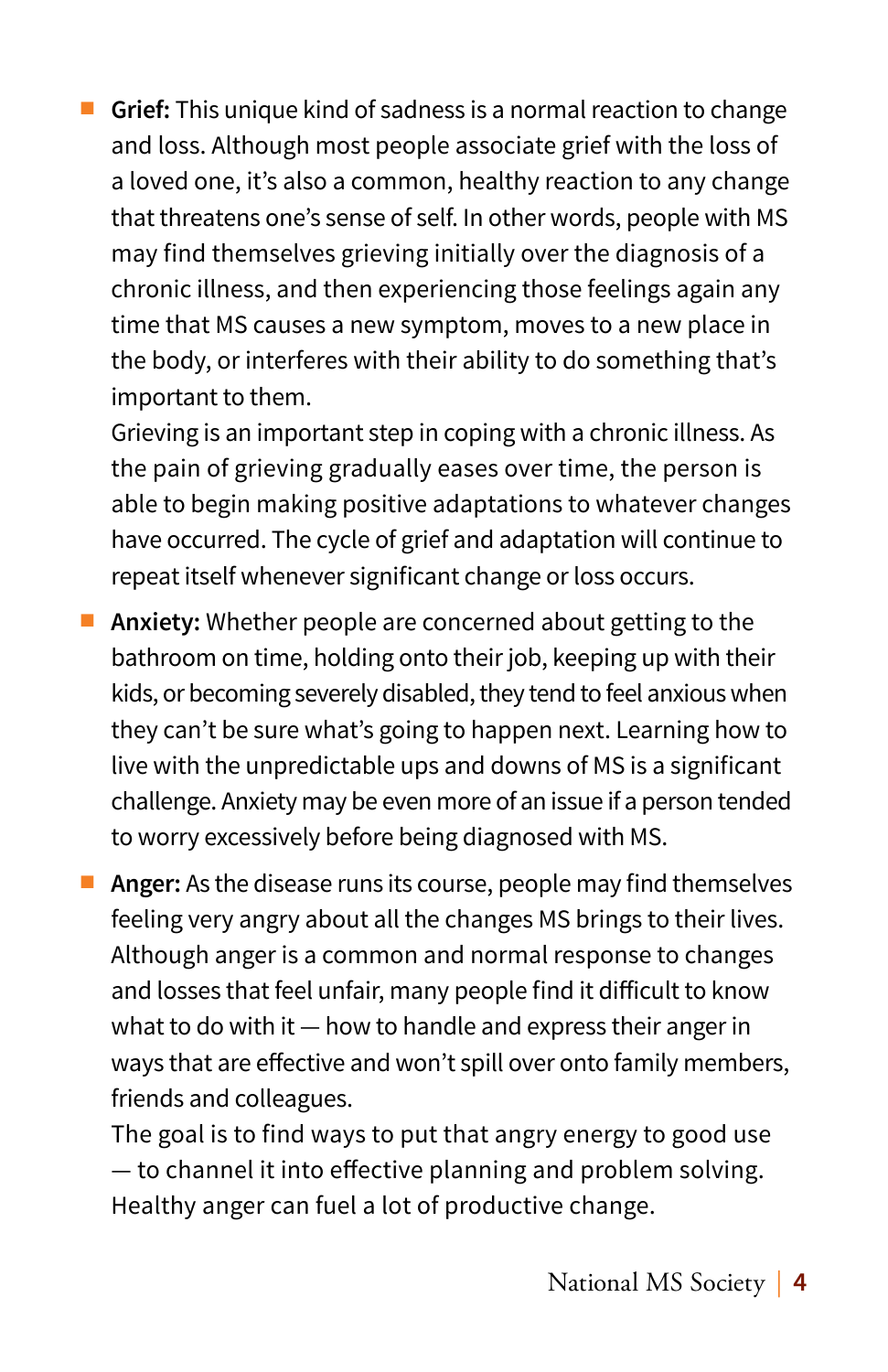■ Guilt: If the disease begins to interfere with activities at home or at work, people may feel that they are letting others down. They may worry about their loved ones or colleagues taking on extra responsibilities. They may worry about not contributing to the family income, or worse, being a drain on family resources. They may feel that their children aren't getting as much attention as they need. If the disease progresses in spite of their best efforts to manage it, they may feel guilty about that too, as if the disease were their fault or that they could have made a difference by trying harder.

While each of these reactions is a natural response to the upheavals caused by MS, they can begin to feel unmanageable. Grief can feel so overwhelming that it becomes difficult to distinguish from depression. (See page 9 for information about the diagnosis and treatment of clinical depression.) People can become so anxious about the future that they can't deal with how things are at the moment. Anger can drain a person's energy and interfere with important relationships, and guilt can rob a person of the confidence and self-esteem he or she needs to deal with the challenges of the disease.

Whenever these common reactions start to feel unmanageable or overwhelming, it's important to know that help and support are available. For many people, the opportunity to talk about these feelings in a supportive setting (on the phone, online or in person: with a peer counselor, in a self-help group, in an online chat room, or with a knowledgeable mental health professional) can bring some relief and help channel overwhelming feelings into productive problem solving.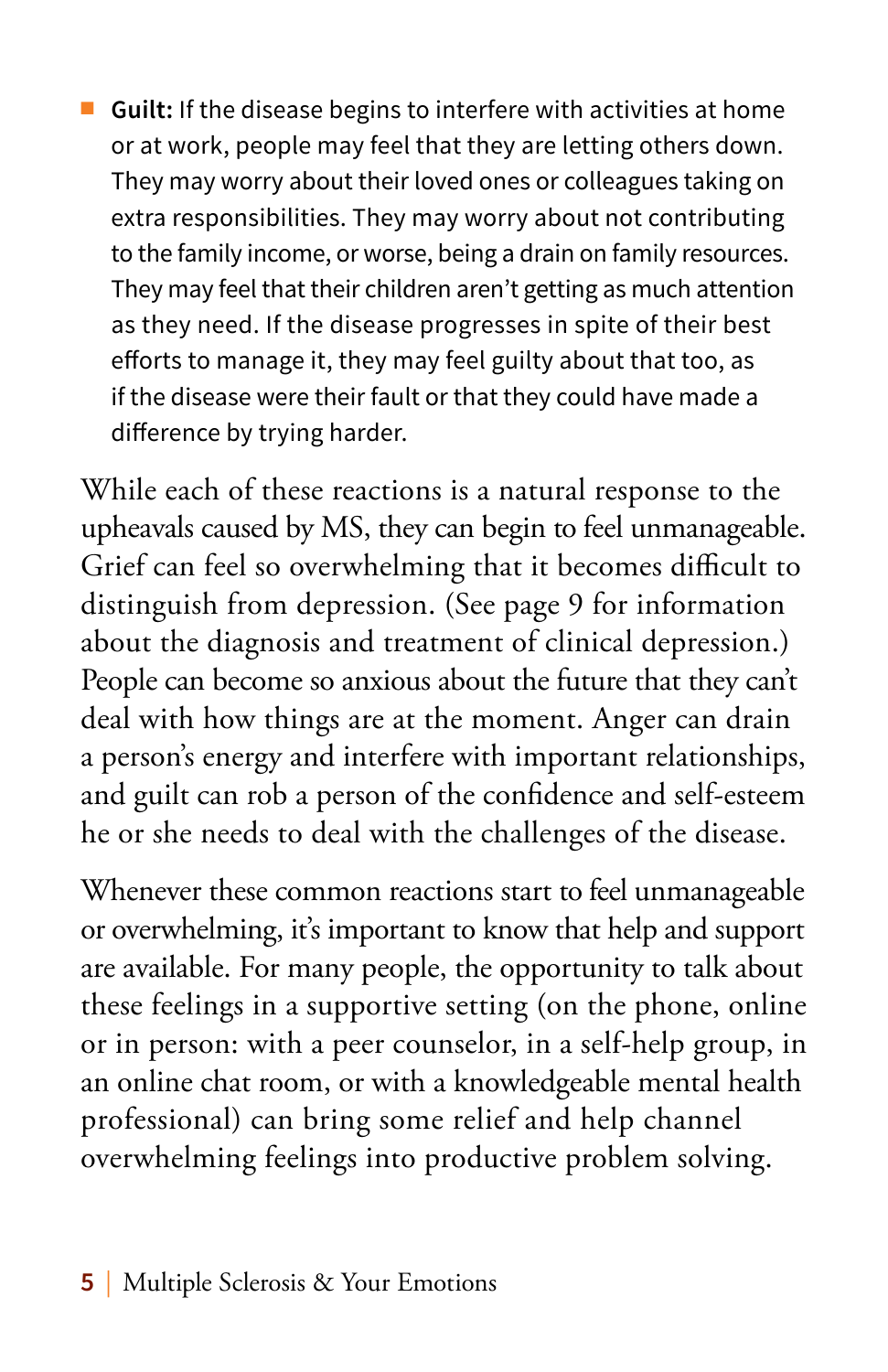### **Family Members Have Feelings Too**

Just as the person with MS is learning how to deal with all these feelings, those who care for the person with MS are experiencing their own emotions. Everyone who loves someone with MS, and whose life is affected in one way or another by the presence of MS, needs to figure out how to respond to it. Since no two people handle feelings in exactly the same way, the result can be a household full of strong emotions that are being expressed in different ways at different times. It's like a symphony orchestra without a conductor — everyone is playing his or her own tune, not necessarily in sync with anyone else. Here are some points to consider:

- It's important for family members, as well as loved ones and friends, to acknowledge that they are all affected in one way or another by MS. Like a pebble thrown into the water, the disease creates a ripple effect on all who are involved.
- People tend to react to stress, express feelings, and problemsolve in very different ways — and one person's style isn't necessarily any better or more effective than another person's style. Family members benefit from learning how to communicate comfortably and respectfully in spite of these differences. Keep in mind that talking comes more easily to some people than others; the challenge lies in making sure that everyone's feelings are recognized.
- Parents with MS are often reluctant to talk about the disease with their children because they don't want the children to be frightened or upset. However, children (even very young ones) are highly sensitive to their parents' moods. They know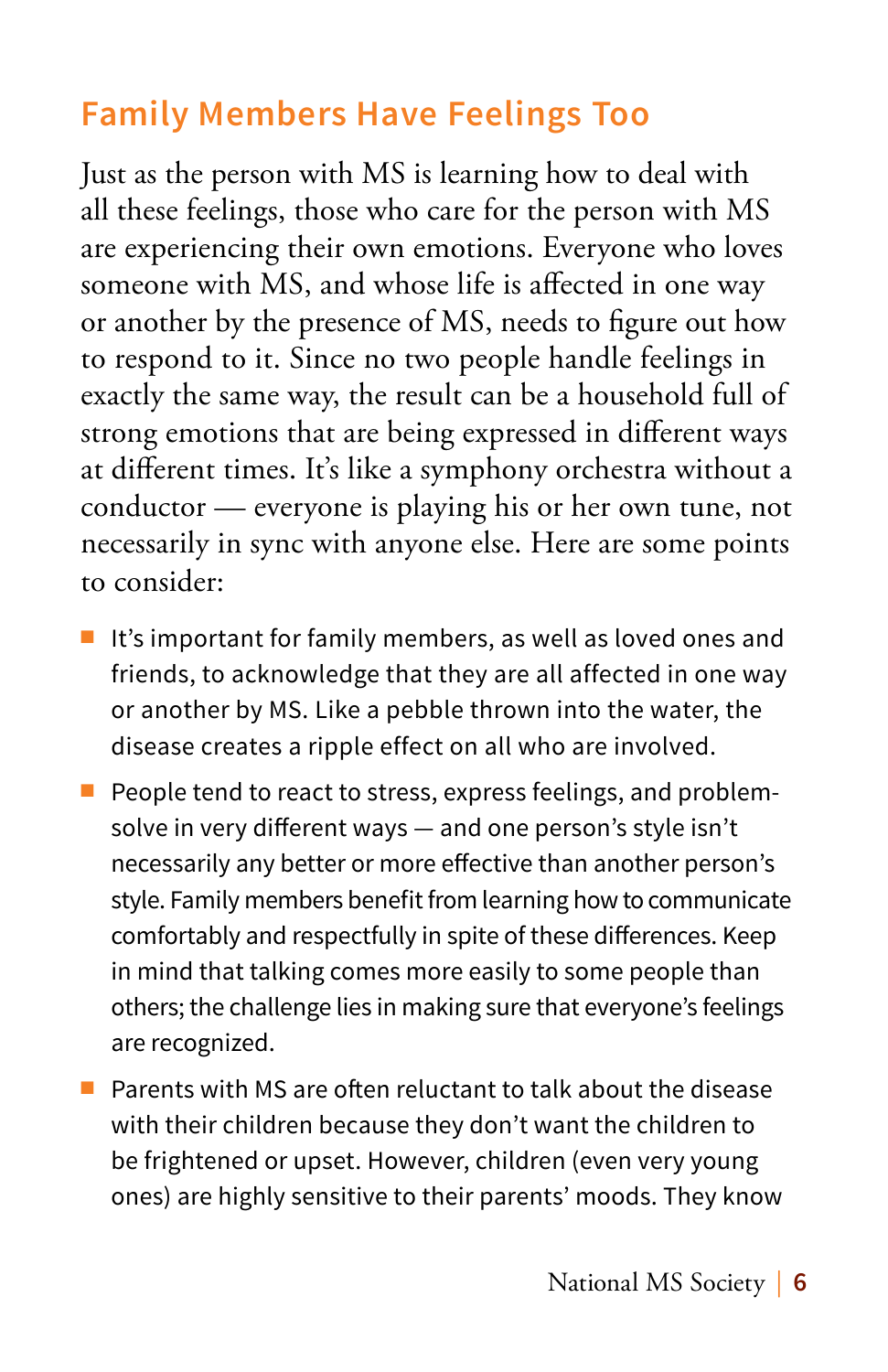when mom and dad are upset or not feeling well — even when the MS symptoms are mostly invisible. And they worry about what might be wrong, or even worse, what they may have done to make mom or dad sad. It's important to give children ageappropriate information about MS so that they have the opportunity to ask questions and express their own feelings about whatever is going on.

 $\blacksquare$  Teamwork makes everything easier. By making MS the "common enemy," family members can focus their frustrations on the disease rather than each other, and work together to figure how best to handle the changes in their lives. This kind of teamwork can also help to reduce the guilt spouses and partners often feel about not being able to "fix" the problems their loved ones are experiencing.

# Common Emotional Changes

The previous section talked about common reactions people have to the challenges of living with MS. This section describes emotional changes that are thought to result, at least in part, from the damage to the nervous system caused by MS. In other words, these changes are considered by MS experts to be part of the disease process itself rather than a reaction to the challenges it poses.

### **Moodiness and Irritability**

People with MS report feeling more sensitive and moody, and family members may find their loved ones to be quick on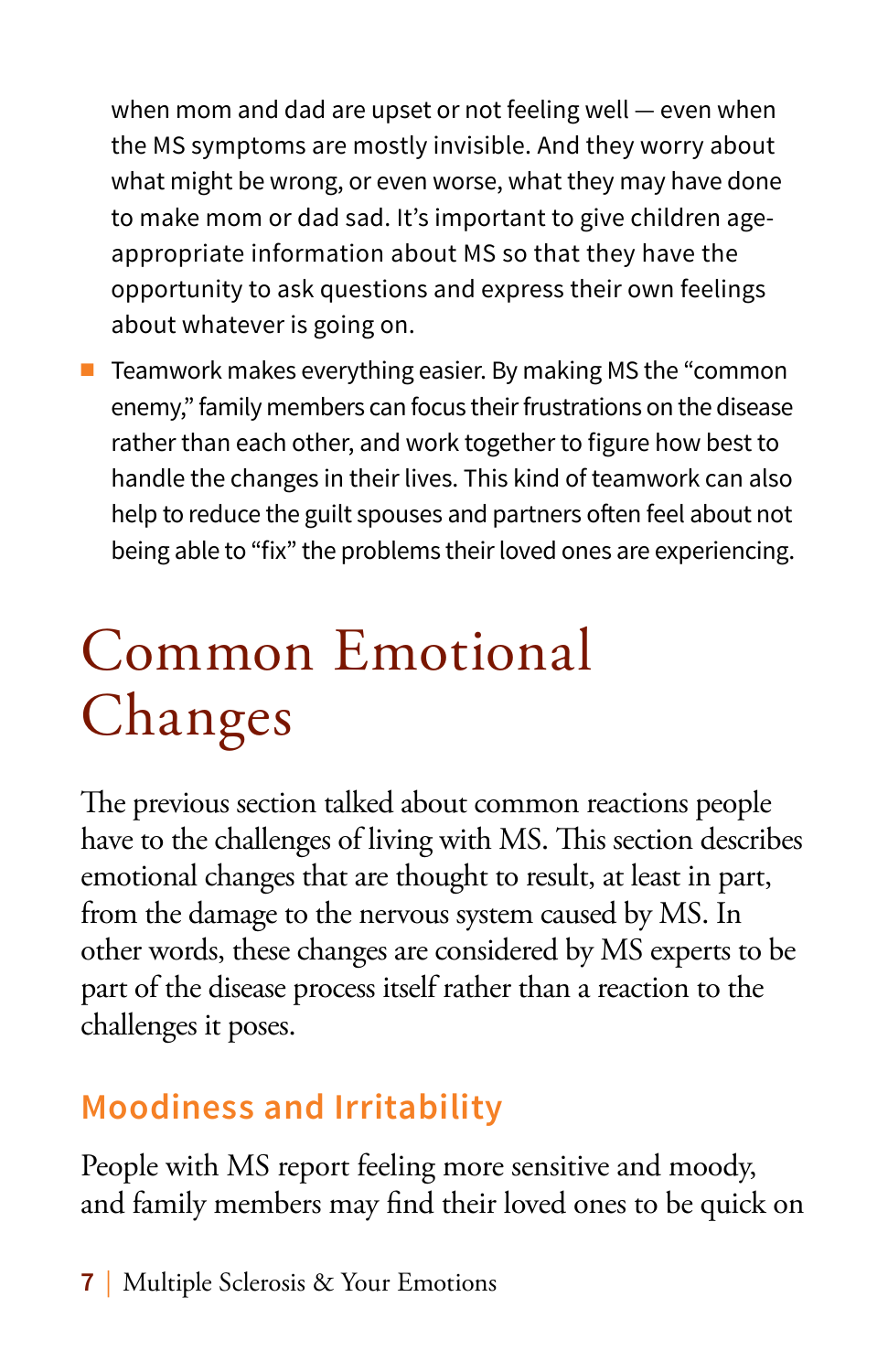the emotional trigger, cranky, irritable or unpredictable in their emotional responses to things. Knowing that this moodiness can be a symptom of the disease (as well as a reaction to it) may make it easier for everyone to understand and tolerate it. But the moodiness isn't comfortable for anyone, so it's important to let the healthcare team know about it, particularly since irritability may be a symptom of depression (see next section). A healthcare professional with expertise in MS can teach strategies for managing uncomfortable mood changes and recommend an appropriate medication, if needed.

#### **Depression**

While everyone has occasional days of feeling blue or down-inthe-dumps, major depressive episodes (also known as **clinical depression**) are different. For reasons that are not yet fully understood, clinical depression is more common in MS than in the general population or in other chronic illnesses. In fact, more than half of people with MS will experience a major depressive episode at some point over the course of the disease. And milder forms of depression are even more common.

MS experts believe that depression is a symptom of MS as well as a response to it. Researchers have found evidence that immune system changes and damage in specific areas of the brain may contribute to depression in MS. Further support comes from the fact that depressive episodes can occur early or late in the disease, regardless of a person's other symptoms or their level of disability. But it's important to know that people who are in the midst of an exacerbation (also called a relapse or attack) or who have a personal or family history of depression are at greater risk for a depressive episode.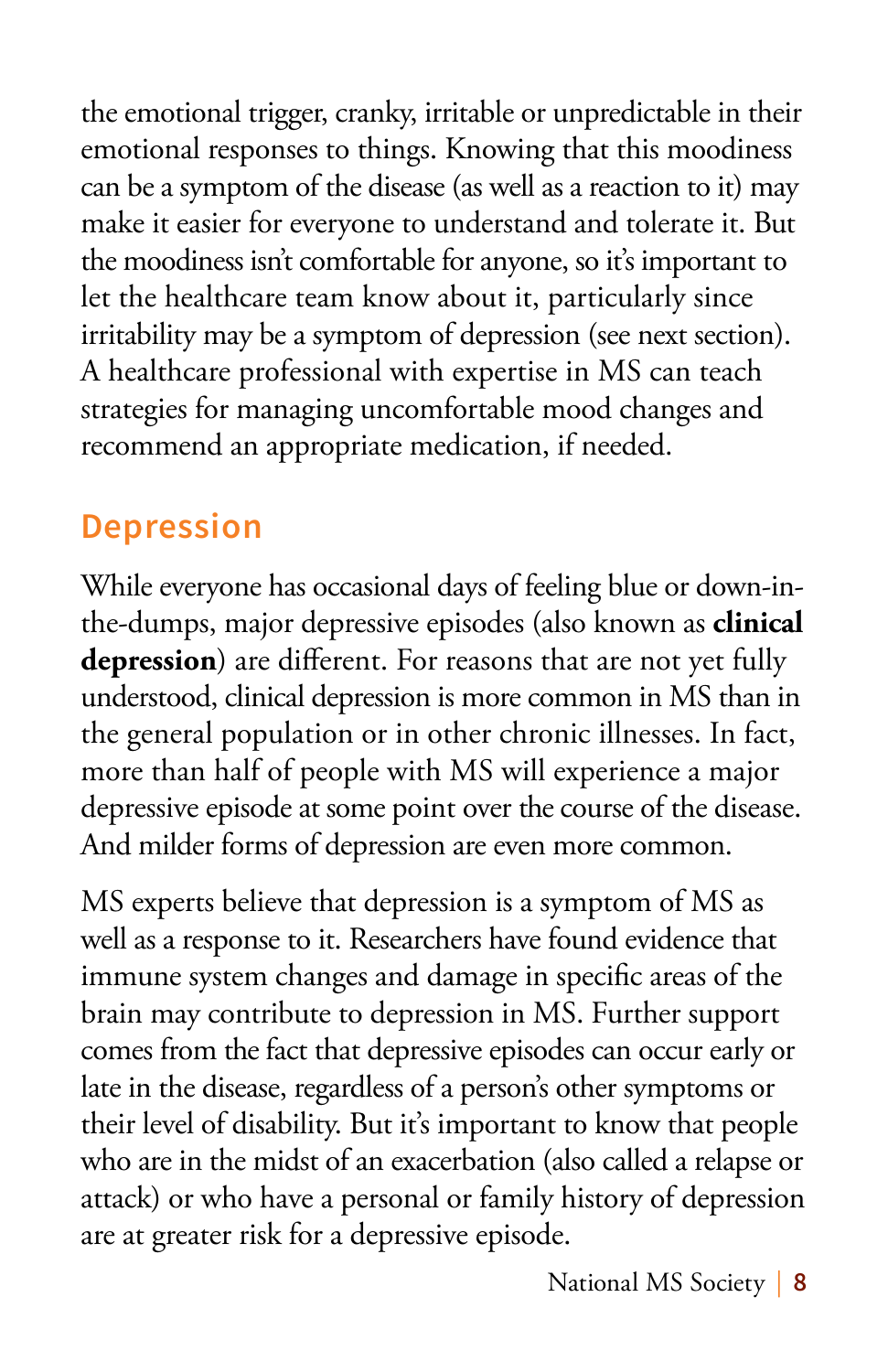Depression is not a sign of weakness — it is a medical condition that can and should be treated because it interferes with just about everything including a person's ability to function comfortably in daily life. Living with MS can be challenging enough without the added burden of a depressed mood.

Depression continues to be under-diagnosed and under-treated in people with MS. There are four primary reasons why this is so:

- 1. Several depression symptoms (listed in the box on the next page and marked with an \*) overlap with common symptoms of MS. Therefore, it may take a psychiatrist or psychologist with expertise in MS to sort out the various symptoms and confirm the diagnosis.
- 2. People with MS who are depressed may appear more irritable or moody than tearful or sad, so it may not be obvious to them or to others that they are depressed.
- 3. Many people are too embarrassed or ashamed to admit these kinds of feelings to their doctors, as though they are signs of weakness.
- 4. There is a common, but incorrect, assumption that anyone with a chronic, unpredictable illness like MS would or should be depressed — and this is definitely not the case. While everyone with MS needs to grieve over whatever losses the MS may cause, and everyone has days of feeling down or discouraged, not everyone experiences five or more of the symptoms listed for days or weeks at a time.

The good news is that depression is a treatable problem. Most experts agree that a combination of psychotherapy and antidepressant medication is the most effective treatment strategy. Research has also demonstrated that regular exercise, geared to the person's abilities and limitations, has a positive impact on depression. For more detailed information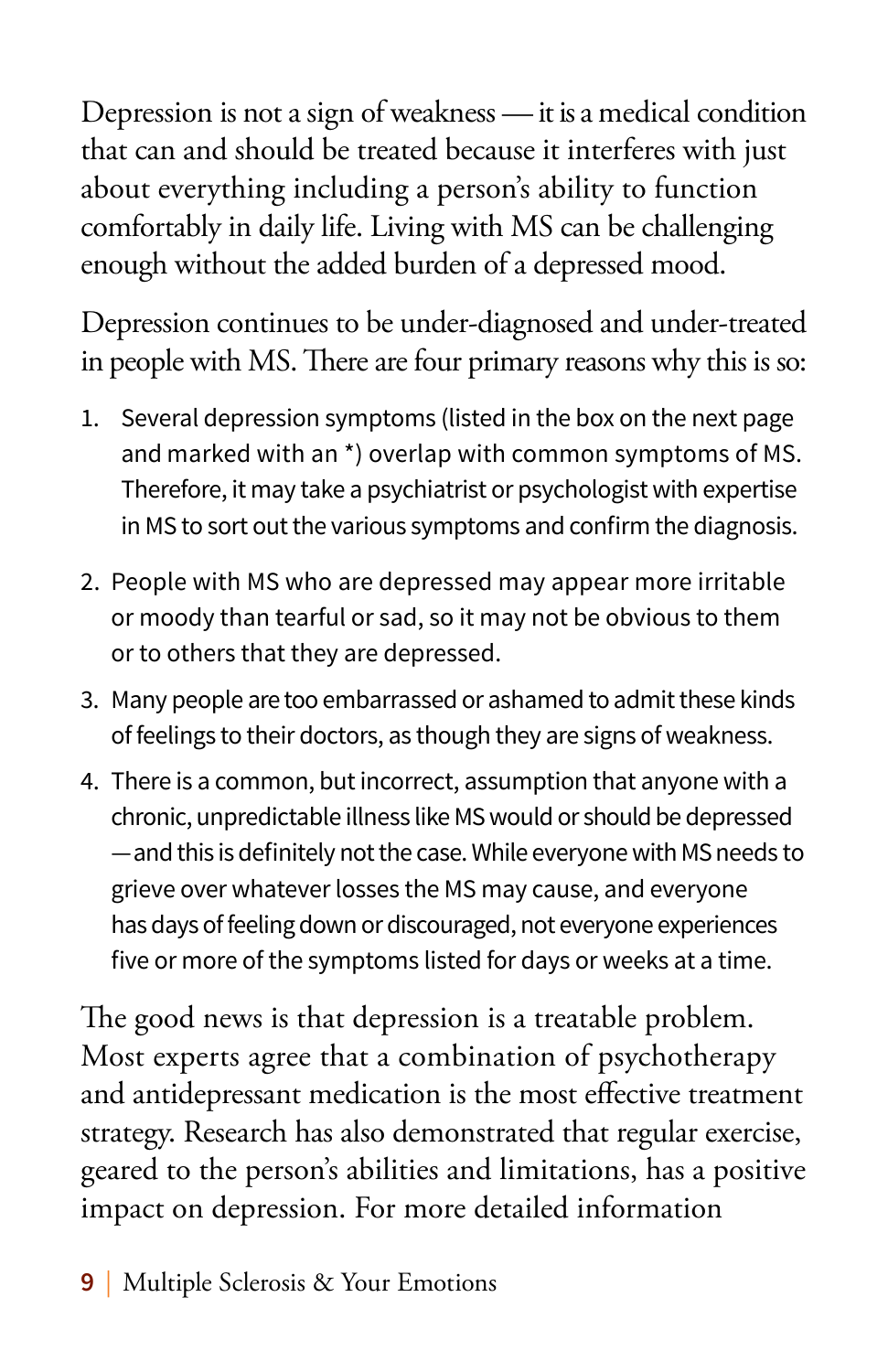about depression and its management, see **Depression & Multiple Sclerosis** at **nationalMSsociety.org/brochures** or call 1-800-344-4867 to request a copy by mail.

#### **DIAGNOSING DEPRESSION**

The diagnosis of depression can be made if a person experiences five or more of the following symptoms most or all of every day for at least two weeks:

- Ongoing feelings of sadness or emptiness, irritability or tearfulness
- Loss of interest or pleasure in most activities
- Significant weight loss or gain or a decrease or increase in appetite
- Sleeping too much or inability to sleep<sup>\*</sup>
- Physical restlessness or slowed movement observed by others\*
- Ongoing fatigue or loss of energy<sup>\*</sup>
- Feelings of personal worthlessness or guilt without appropriate cause\*
- Diminished ability to concentrate or make decisions<sup>\*</sup>
- Recurrent thoughts of death or suicide, or planning suicide

At least one of the first two symptoms must be present for the diagnosis of a major depressive episode to be made.

\* Depression symptoms above marked with "\*" overlap with common symptoms of MS. Therefore, it may take a psychiatrist or psychologist with expertise in MS to sort out the various symptoms and confirm the diagnosis.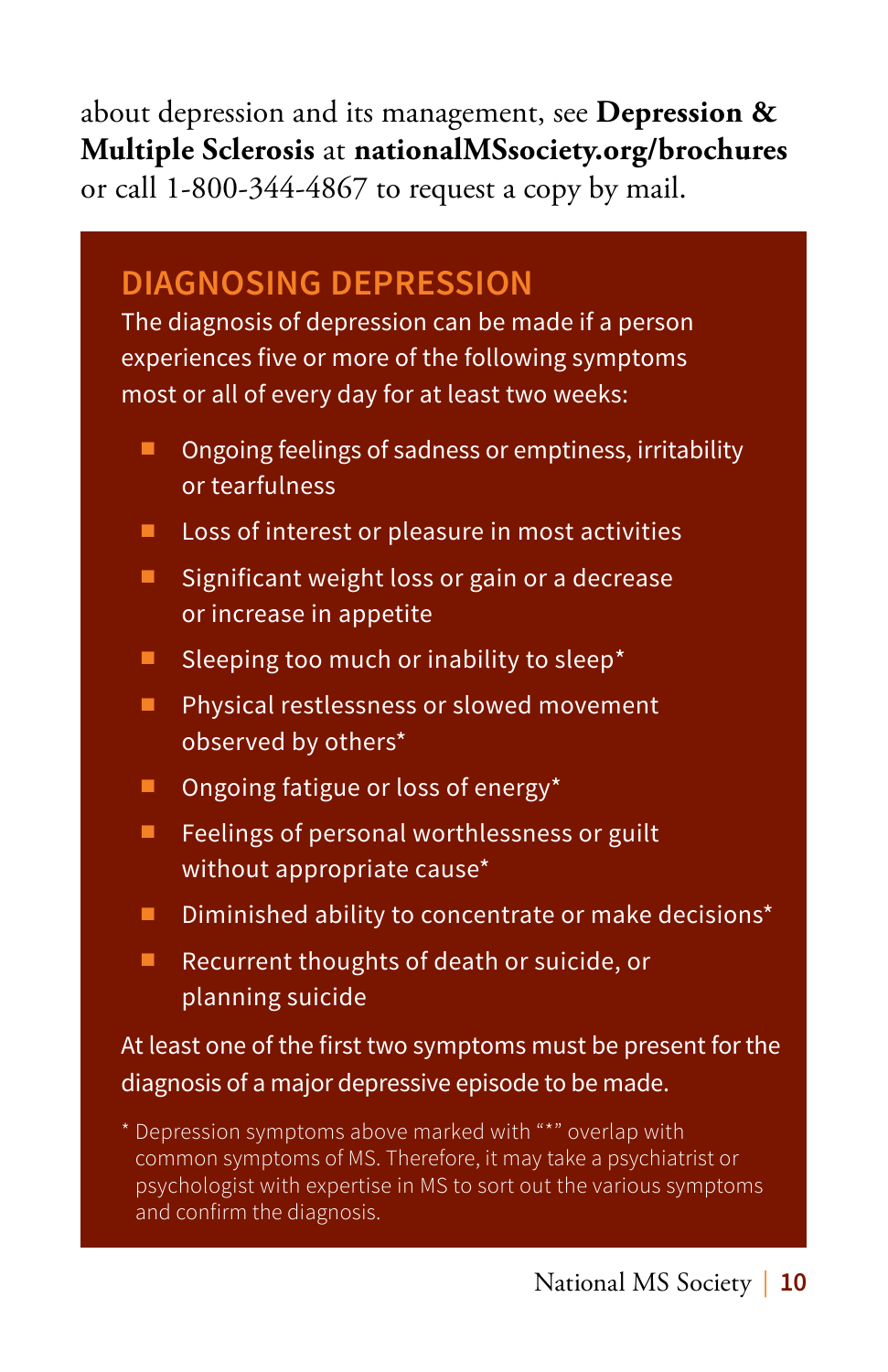### **Anxiety**

Anxiety is at least as common among people with MS as depression. The assumption that anyone living with a chronic, unpredictable illness is going to experience anxiety may prevent people from discussing these feelings with their healthcare providers. When feelings of anxiety become overwhelming, interfere with everyday activities, or prevent a person from enjoying life, they need to be properly diagnosed and treated. Like depression, severe anxiety responds well to treatment involving a combination of psychotherapy and medication. In fact, several of the medications used to treat depression are also effective for treating anxiety.

## **Uncontrollable Laughing and Crying**

Episodes of uncontrollable laughing or crying (also called **pseudobulbar affect** or PBA) are another symptom that can be caused by MS. These episodes may consist of an emotional reaction that feels exaggerated or out of proportion to the situation or to how the person is actually feeling. Or, the laughing or crying may occur independently of how the person is feeling. In other words, a person may find him or herself laughing inappropriately at a funeral while actually feeling sadness and loss, or unable to stop crying while watching a comedy. These episodes can start unpredictably, last for several minutes and feel difficult or impossible to control. Individuals with MS and their family members understandably find these episodes frustrating and embarrassing, and employers may find them unacceptable. Fortunately, uncontrollable laughing and crying affects only 10 percent of people with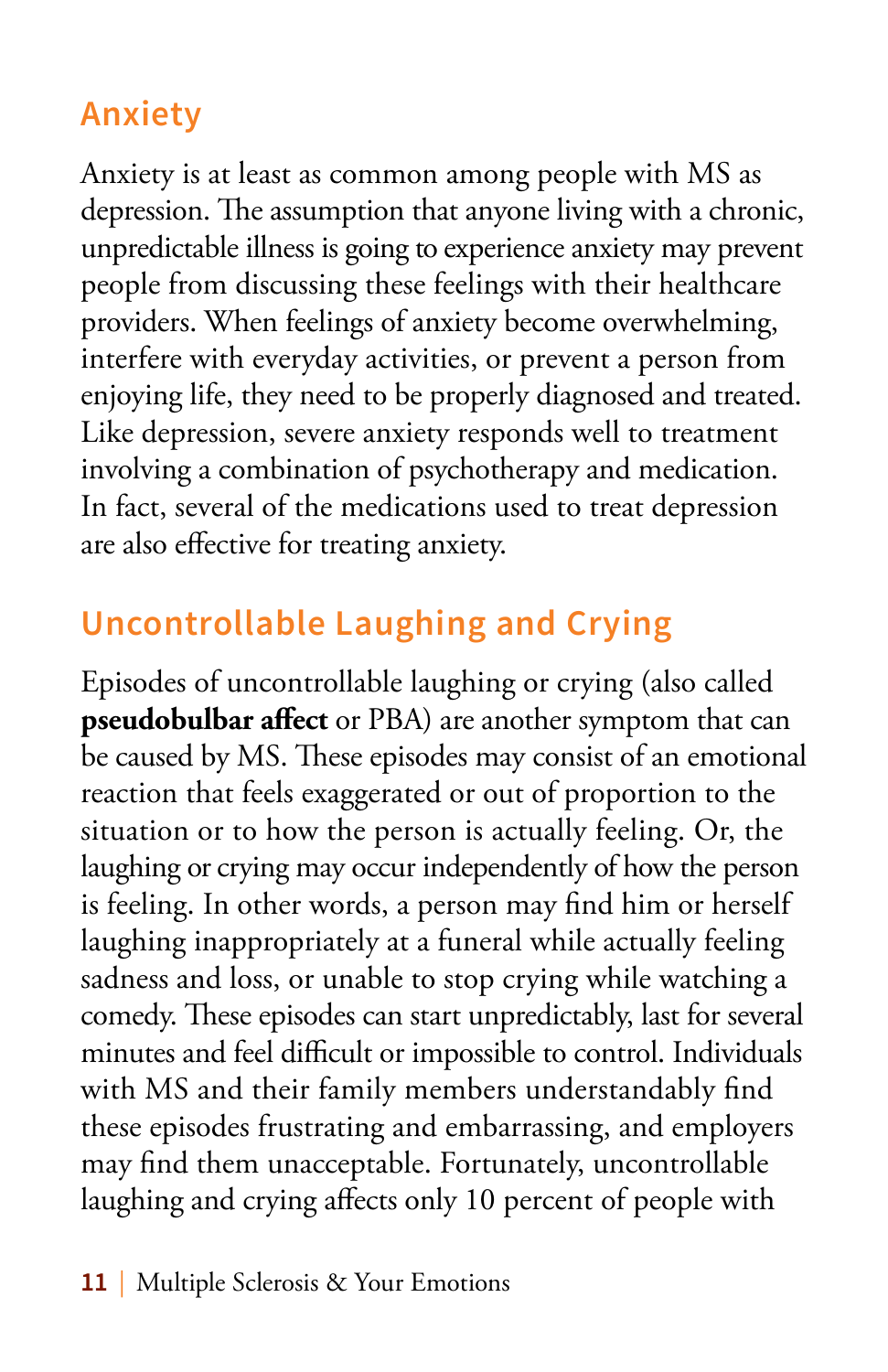MS. It can usually be managed with medication, so it's important to bring this problem to the attention of the healthcare team. In addition to the antidepressant medications that have been used successfully in the past, a medication called Neudexta® was approved by the U.S. Food and Drug Administration (FDA) in 2010 specifically to treat pseudobulbar affect.

### **A Word About MS Medications and Mood**

A number of medications that people take to manage MS or its symptoms can also affect mood.

- **Steroids and mood swings:** The corticosteroids that are sometimes prescribed to treat MS exacerbations cause some people to experience fairly significant mood swings — from bubbly, energetic "highs" while on the medication to irritable, depressing "lows" as it is being tapered or stopped. While not everyone experiences these mood changes with corticosteroids, and not everyone has the same experience each time they are prescribed, the mood changes can be very uncomfortable. For people who experience significant mood changes, a healthcare provider can prescribe a short course of a mood-stabilizing medication.
- **Interferons and depression:** All five of the beta interferon medications (Avonex®, Betaseron®, Extavia®, Plegridy™ and Rebif®) that are used to treat MS carry an FDA warning about depression. Although studies have failed to show a clear connection between these medications and depression in people with MS, there have been reports of people experiencing significant depressive episodes. Therefore, anyone who has a history of depression should discuss it with his or her healthcare provider before starting one of these medications. And any person who experiences a significant mood change while taking an interferon should alert his or her healthcare provider immediately.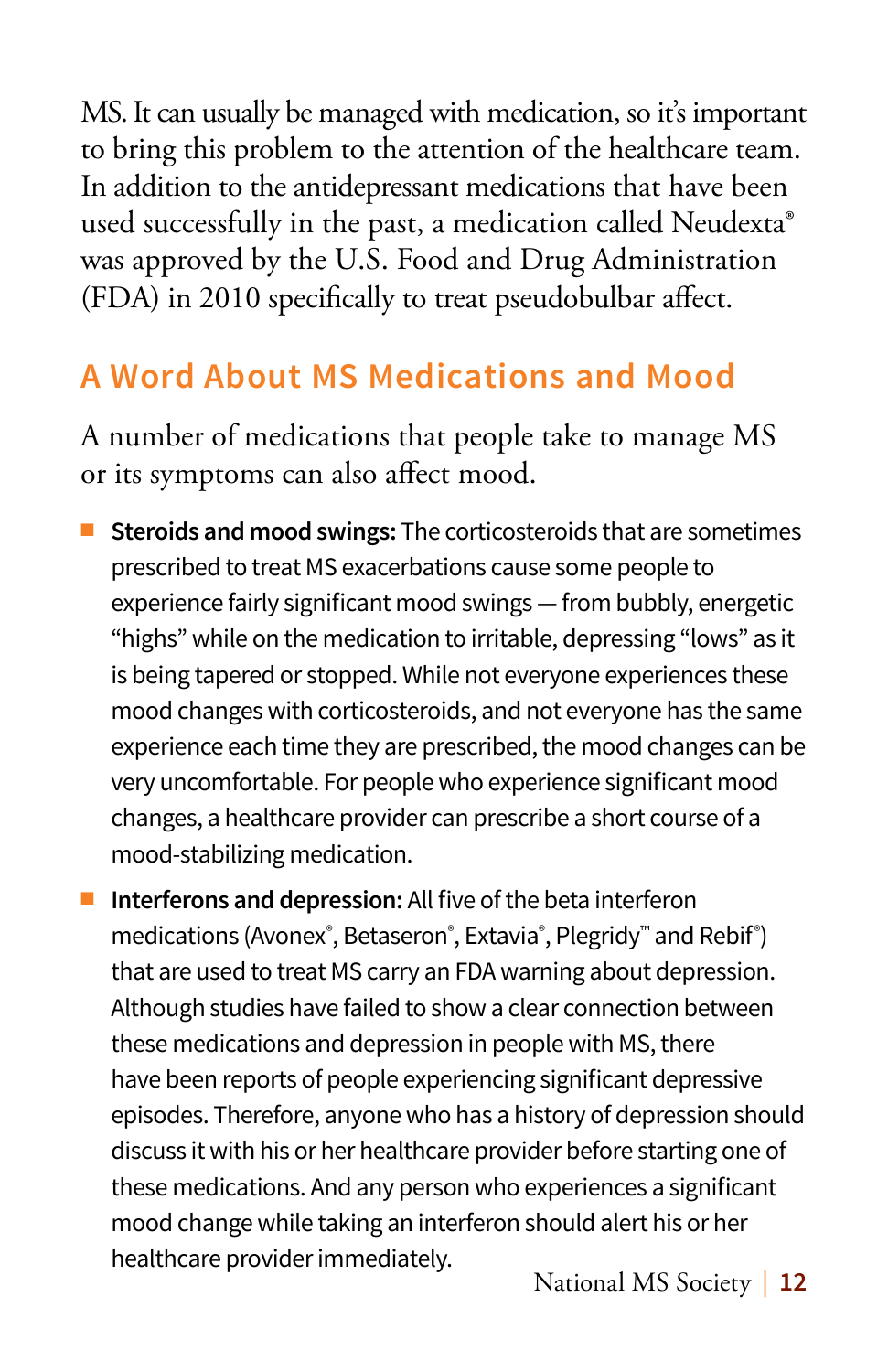# The Role of Stress

### **What We Know — and Don't Know — About Stress and MS**

A common question on people's minds is whether stress or the emotions that accompany it — can cause MS or make it worse. We still don't know what causes MS, but there is little evidence to suggest that life stresses are the primary culprit. MS experts believe that the disease occurs in those individuals who are genetically predisposed to respond to some environmental trigger, such as a virus or bacterium, which alters the functioning of the immune system.

Research has shown that stress interacts in complex ways with the body's immune system, but the relationship between stress and MS activity or progression is unclear. The difficulty in sorting this out seems to come from the fact that not all stress is the same. For example, studies have shown that acute, traumatic stress may have no effect on the disease course, or may even be associated with reduced risk of exacerbation, while chronic stress/distress may be associated with an increased risk of exacerbation. Whatever the relationship turns out to be between stressful life events and the course of MS, it is also likely to differ from one individual to another.

There is ample evidence to suggest that coping strategies differ markedly from one person to another, and that some people are more resilient to life stresses than others.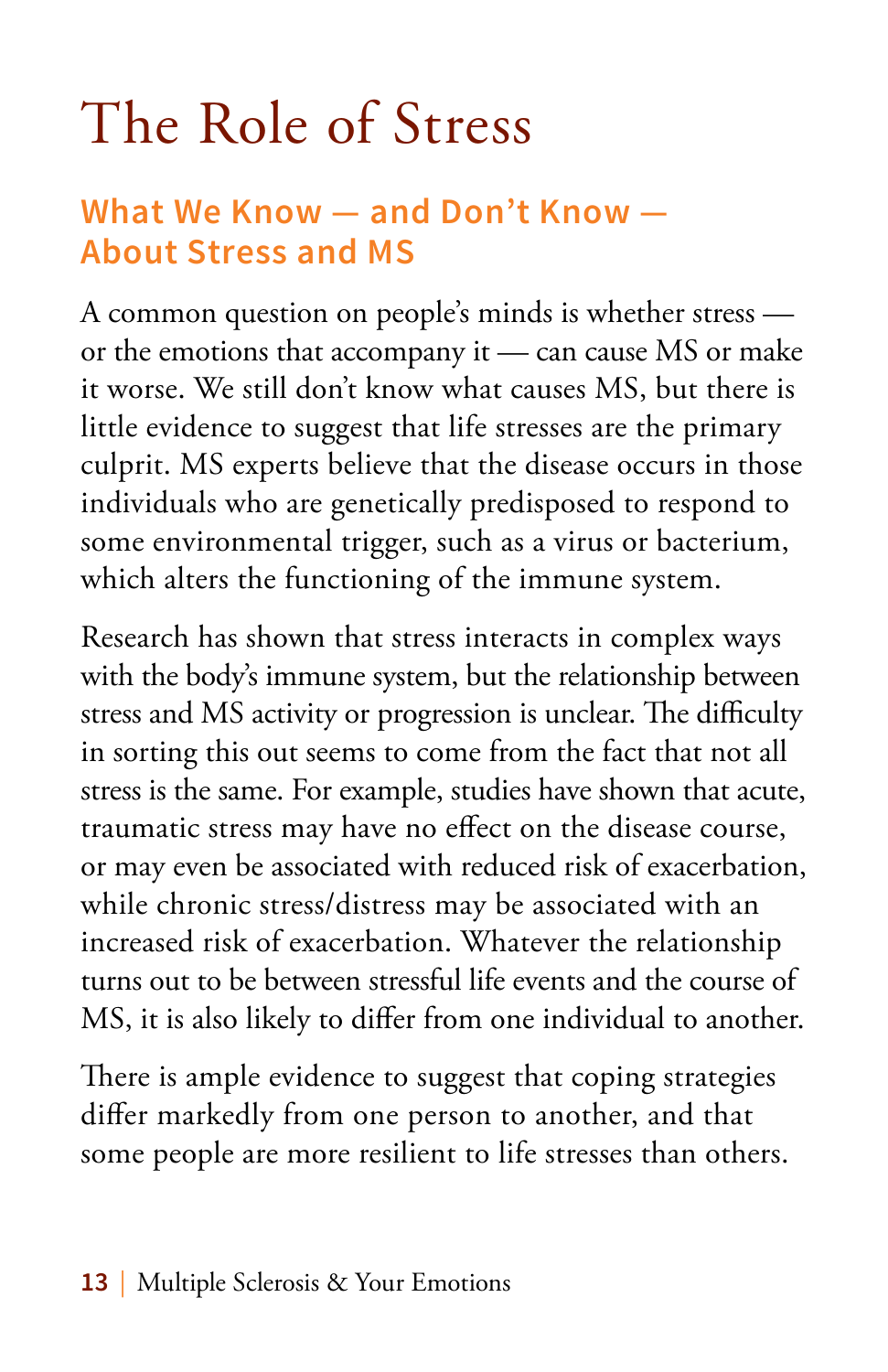This means that trying to manage or control MS by eliminating the stresses in one's life is not the best strategy for several reasons:

- The impact of stress on the course of MS is unclear.
- Everyday life is filled with stressful events, most of which are out of an individual's control. Trying to eliminate them can lead to feelings of frustration and failure; then people may feel guilty or inadequate if their MS progresses in spite of their best efforts to reduce their stress levels.
- The stressful events of everyday life are both negative and positive. Work, for example, involves the stresses of deadlines and year-end evaluations, as well as the stresses associated with a promotion or a new, exciting job. Family life may be stressful because of arguments or illness, but also because of the arrival of a new baby or an upcoming holiday. Eliminating all stress from everyday life would rob it of things that make life exciting, challenging and worthwhile.

While there is little or no evidence to suggest that controlling stress can reduce disease activity, there is ample evidence to show that the disease-modifying medications do reduce MS activity. Regular use can limit both the risk of relapses and the development of new lesions as shown on magnetic resonance imaging (MRI). By far the best strategy for managing one's MS is to begin treatment early and stay with it.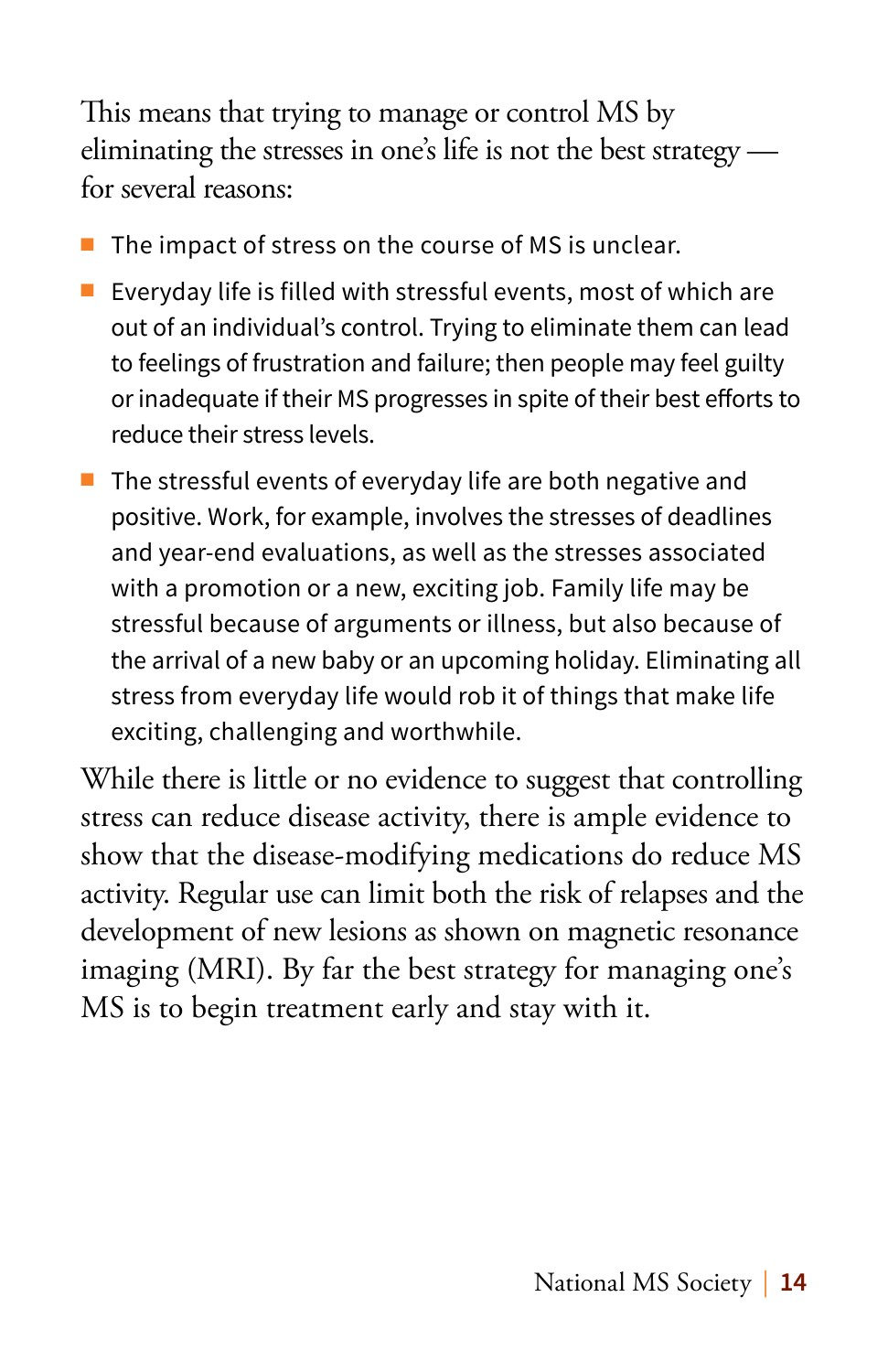### **Strategies for Managing Stress**

Everyone — with or without MS — may feel and function less well under stress. The best way to deal with the stresses of everyday life is to learn how to **manage** them more effectively — by eliminating those that aren't essential and finding more effective ways to deal with those that are. A good place to start is by carefully tracking one's activities for a week or two to see how much time and energy are being taken up by things that don't really matter. By figuring out what's most important and meaningful, it becomes easier to establish priorities and decide what to keep doing and what to let go. A tidy house or a perfectly tended lawn, for example, may just not be as important as quality time with the kids.

The next step is to find stress management techniques that fit one's tastes and lifestyle. Options may include exercise, meditation, prayer, listening to music or getting together with a friend, among many others. What works for one person may be very different from what works for someone else. The point is to find whatever healthful strategies provide relief from the pressures of everyday life — and then make time for them on a regular basis. For a detailed discussion of stress management strategies, see **Taming Stress in Multiple Sclerosis** at **nationalMSsociety.org/brochures** or call 1-800-344-4867 to request a copy by mail.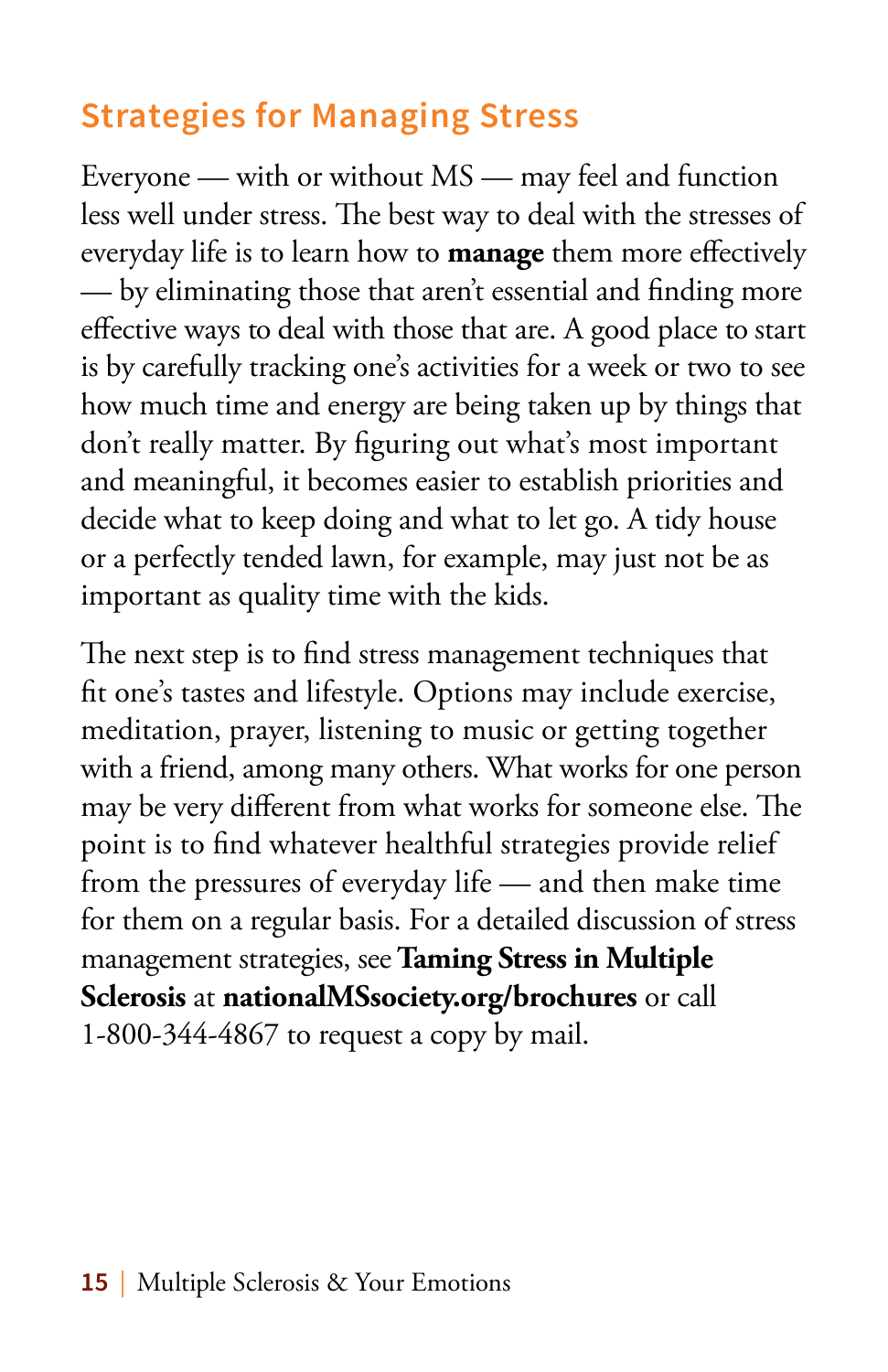# Some Helpful Tips

MS is a complex, unpredictable disease that can pose significant emotional challenges for even the strongest, most resilient people. It will probably take time to find the coping strategies that work best for you. These basic suggestions may serve as a good starting point:

■ **Appraise your MS with realism and flexibility:** Allow yourself to grieve over whatever changes or losses MS brings your way. In time this will free you to create new options for yourself. Some people stubbornly try to do all the things they did before — in exactly the same way — regardless of their symptoms. A realistic approach means letting go of some activities (or learning how to do them differently) and/or taking on new ones that are more feasible — and thus more enjoyable and rewarding.

■ **Share your concerns and feelings with others:** For even the most private person, it's important to have at least one trusted individual to talk with about the challenges of living with MS. While this is often a spouse or partner, relative or friend, many people also find it helpful to have someone — perhaps a counselor or spiritual advisor — who is less personally involved and therefore more objective.

The National MS Society, a doctor, nurse, social worker or other professional can provide referrals. Most people find that talking with someone from time to time lets off steam, motivates them to generate options, and helps them develop perspective. Most people also talk to themselves, and how they do it can affect their feelings in a positive or negative way. For example, a shift from saying to oneself that "This situation is impossible" to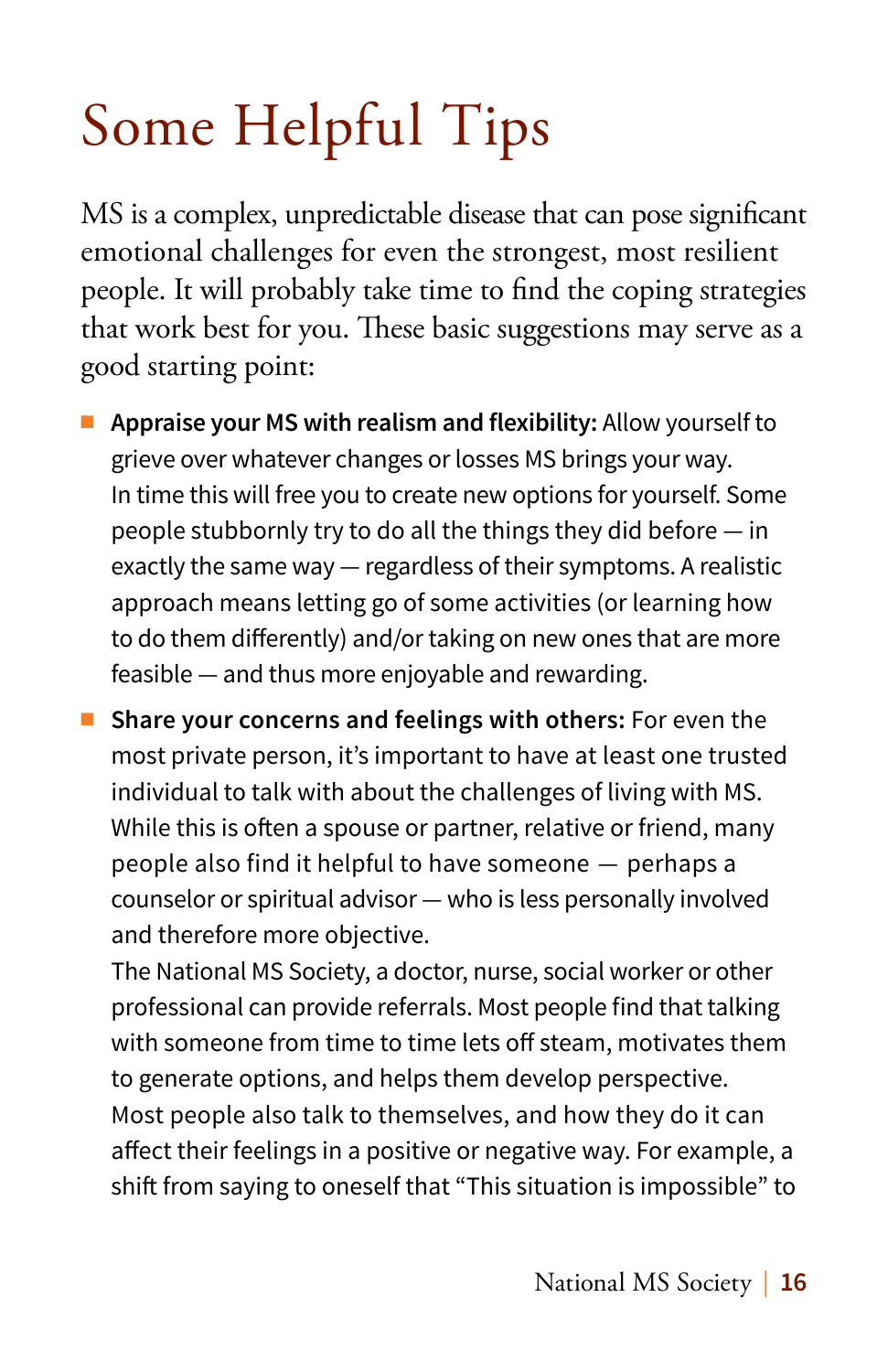saying "This is difficult but I think I can handle it" is a major step toward a healthier, more satisfying life.

Family members and friends often wonder how best to be supportive. By sharing as much as you feel comfortable about what's going on with you, you're giving them an opportunity to show their support and love.

■ **Be an active partner in your own healthcare:** Seek out good information about MS and its management — the more you know, the more prepared you'll feel to make the treatment and lifestyle choices that work for you. Try to find a physician with whom you are comfortable. Any doctor can prescribe medication and provide periodic examinations; a physician who can discuss personal matters and explain complex issues is another matter. Shop for a doctor who is knowledgeable about MS and able to spend time listening and educating. Multi-disciplinary MS clinical centers have much to offer both individuals and families. The National MS Society can refer callers to a range of local healthcare providers who have experience in MS and to clinical facilities where people with MS can find the quality medical care they need.

- **Maintain strong bonds with family and friends:** Strong connections with others are an important ingredient in a fulfilling life whether one has MS or not. Most of us need to know we are loved and cared for, and we also need to love and care for others who are important to us. Although MS may alter some of the things you're able to do, it's important to maintain meaningful relationships in which you're on both the giving and the receiving end.
- **Keep a sense of purpose by setting goals:** Personal goals help point you in the direction you want to go and provide a feeling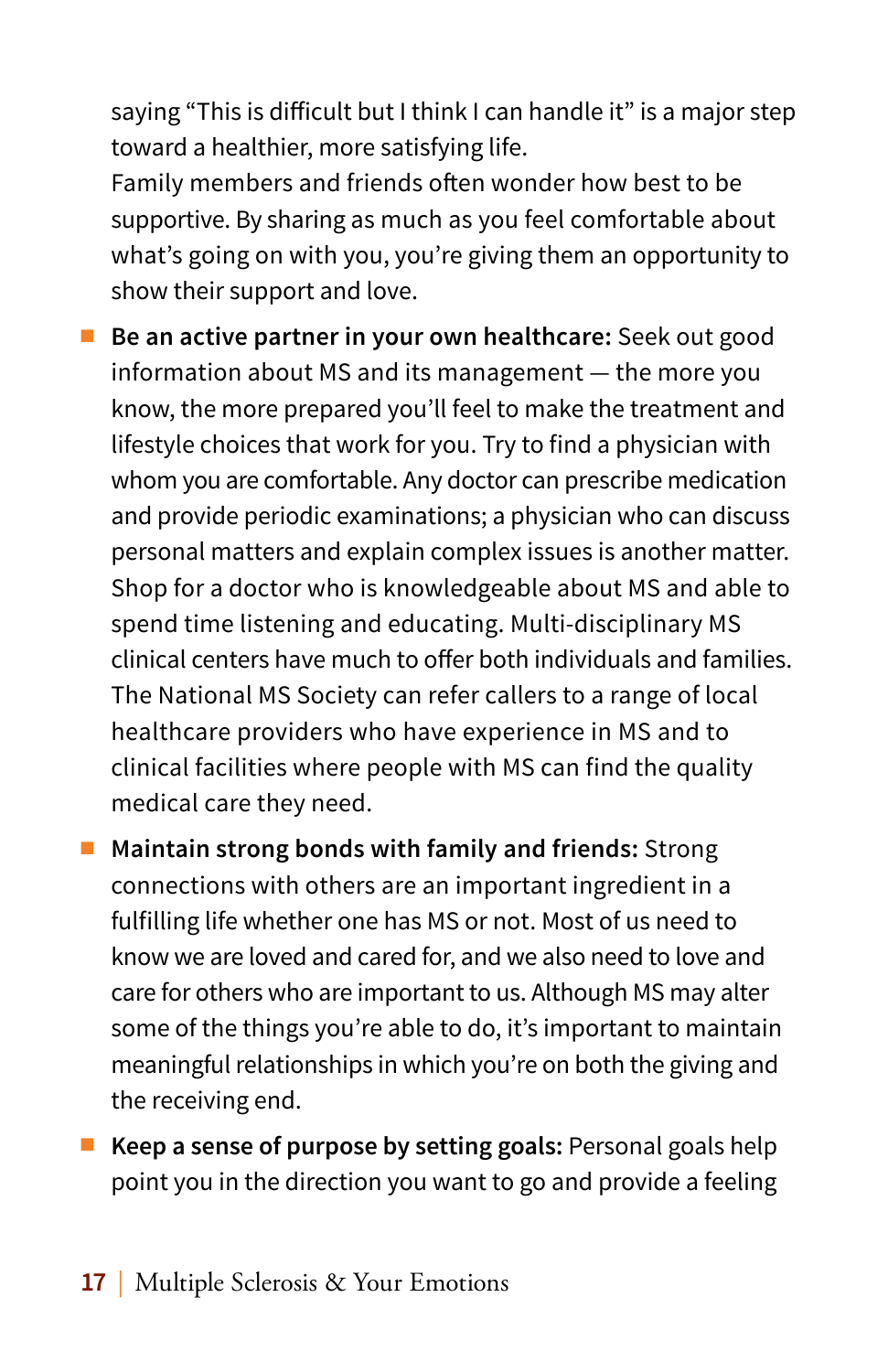of accomplishment and pride when you get there. An unpredictable disease that saps your energy and alters your ability to get things done can make progress towards your goals more difficult. It may even make it necessary for you to re-think previous goals and develop new goals over time. Whatever course your MS takes, it's important to set your sights on things that are important to you. And working toward your personal goals — whatever they may be — will help you maintain your self-confidence and self-esteem, and feel more in control.

■ **Find an exercise regimen that's right for you:** A regular exercise program is a key strategy for maintaining emotional health. Many studies have shown a positive link between exercise and improved mood. And the long-term benefits of exercise on the heart, lungs, bones, nerves and muscles apply to people with MS just as much as they do to those without.

Exercise (geared to a person's level of ability) improves fitness and muscle strength, and reduces depression and fatigue in people with MS. Participants in exercise programs not only enjoy an improved sense of well-being, but experience improvements in bowel and bladder function as well. For more information about the role of exercise in MS, see **Exercise as Part of Everyday Life** at **nationalMSsociety.org/brochures** or call 1-800-344-4867 to request a copy by mail. And talk with your doctor or a physical therapist about what kinds of exercise would be best for you.

■ **Build relaxation into your schedule:** Together with aerobic exercise, programs to enhance physical and mental relaxation such as yoga, Tai chi or meditation — can be extremely helpful. Other techniques, such as massage, progressive relaxation and using a mantra ("slow down" is a good one), help establish a sense of well-being. All of these are proven tools for reducing daily tensions.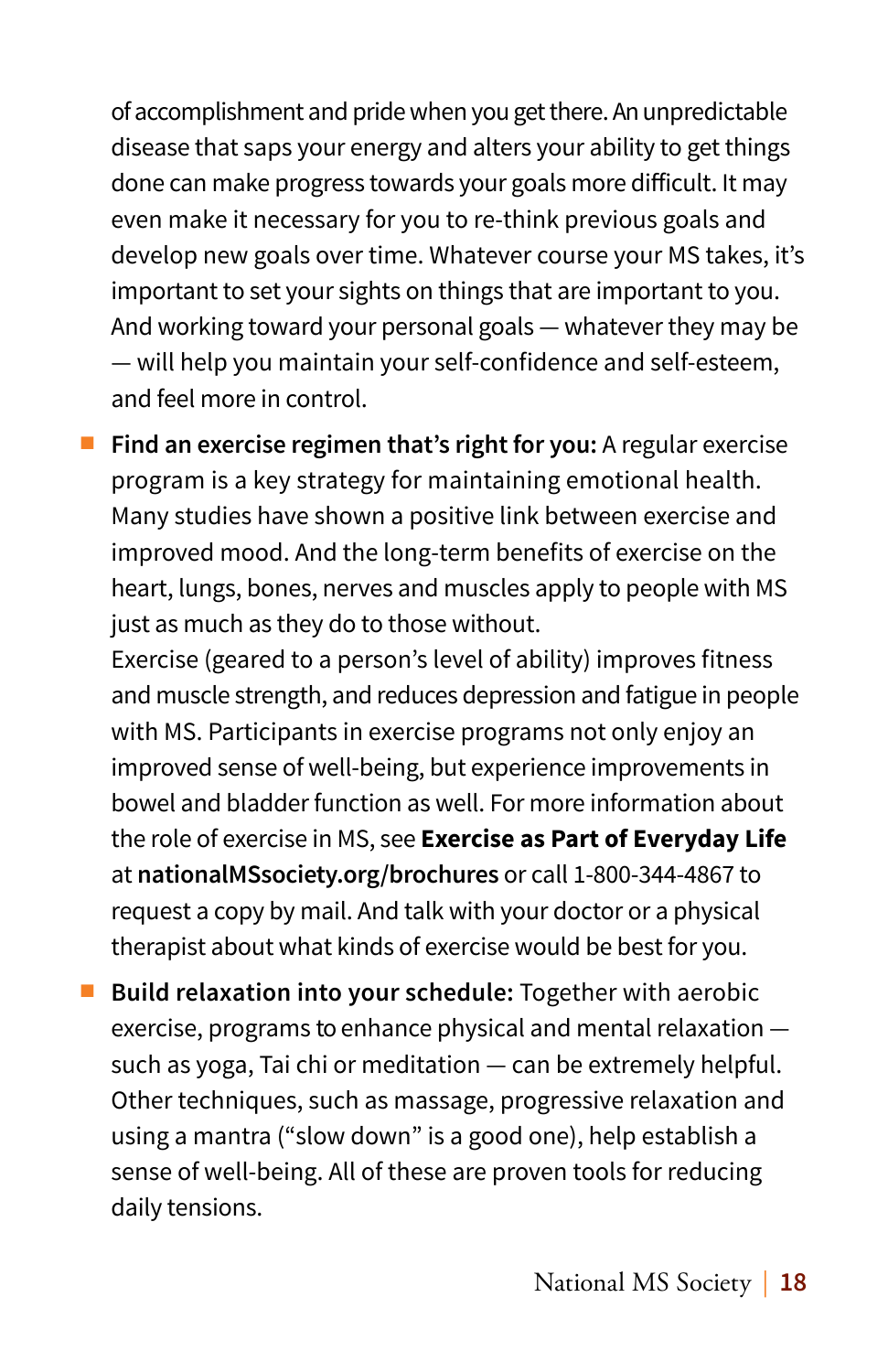- **Break the cycle:** Fatigue and depression can prompt people to stop doing things they once enjoyed and reduce their contacts with friends and colleagues. What begins as feeling tired and blue easily becomes a negative cycle, in which reduced activity reduces physical well-being, which in turn leads to less energy for activity and more fatigue and depression. Medication to relieve fatigue or depression may be needed to break the cycle once it is established, but awareness of the cycle is the first step toward dealing with it.
- **Invest in your spiritual beliefs:** Faith is a very important part of many people's lives. Studies of people with chronic illnesses have found that those who have a strong religious or philosophical belief system do better than those without such a source of support. Even the simple act of regular attendance at spiritual gatherings appears to improve coping, perhaps because it gives those individuals a feeling of belonging and a sense of group support. And for those who choose not to attend meetings of this kind, support groups and other social networks may meet the same need.
- **Plan on having some fun:** Recreation is often the first thing people eliminate when they need to cut back on regular activities because of fatigue or a too-busy schedule. Putting responsibilities at the top of one's priority list is understandable, but recreation and taking part in social activities can reduce stress, refresh spirits, and contribute to overall health and wellbeing. People who are able to laugh and enjoy humor generally feel better about themselves and manage their lives more effectively. Humor goes a long way toward taking the sting out of some of the more challenging aspects of life with MS.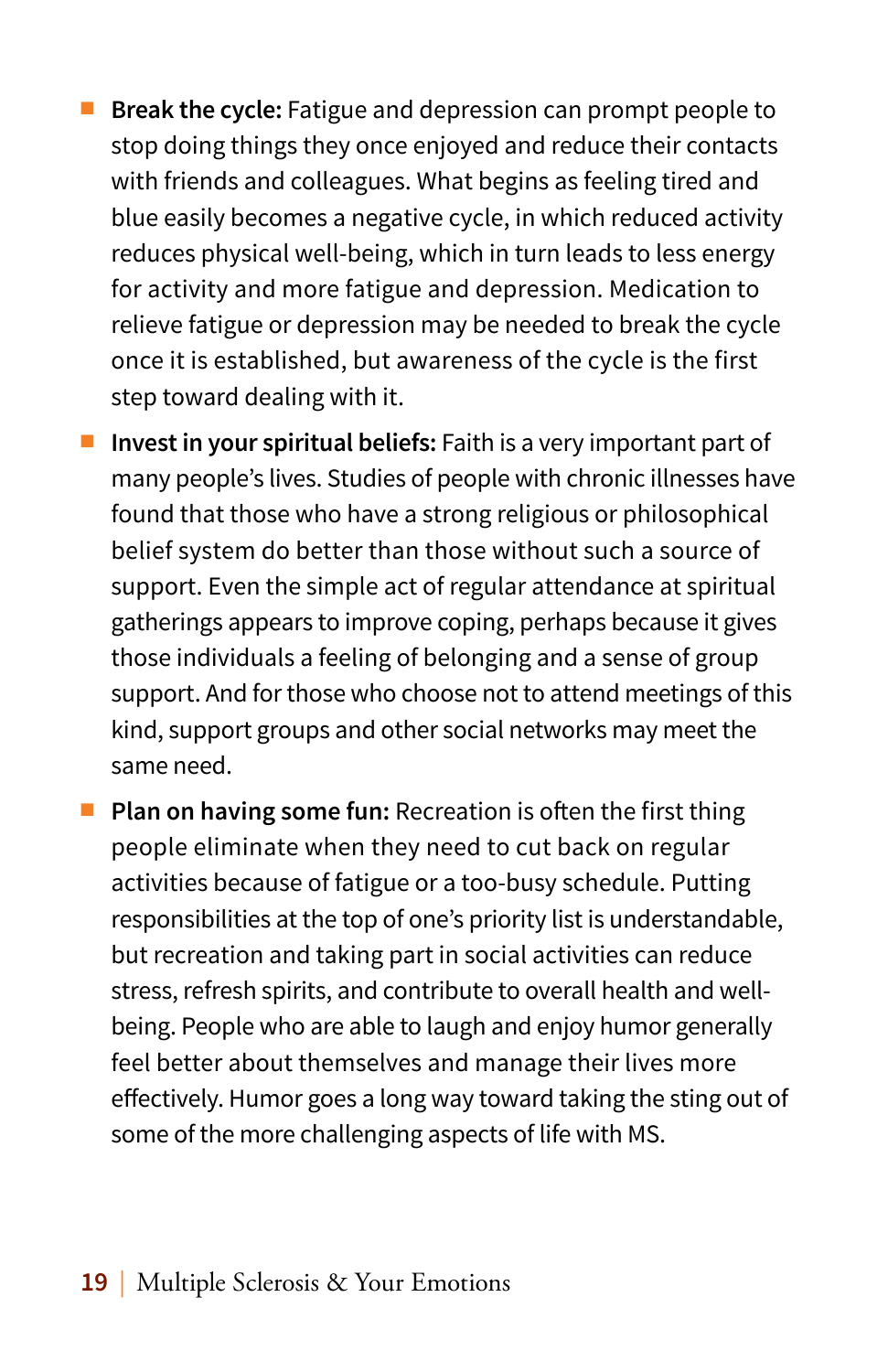# Resources

### **Books**

Available at bookstores and online booksellers:

- **300 Tips for Making Life with Multiple Sclerosis Easier, (2nd Ed.)** by Shelley Peterman Schwarz. New York. Demos Press, 2006. 128 pp.
- MS and Your Feelings: Handling the Ups and Downs of MS, Allison Shadday, LCSW. Hunter House, 2006. 256 pp.
- **Multiple Sclerosis: A Guide for Families, (3rd Ed.)**, Rosalind Kalb, PhD, ed. Demos Medical Publishing, 2006. 256 pp.
- **Multiple Sclerosis for Dummies**, by Rosalind Kalb, PhD; Nancy Holland, EdD, RN, MSCN; and Barbara Giesser, MD. Wiley Publishing, Inc., 2012. 384 pp.

### **Phone and Online**

MSFriends® provides a telephone helpline to people living with MS, their families, friends and carepartners. Every trained volunteer who answers the helpline is living with MS — offering emotional support and a listening ear. Call 1-866-673-7436 or visit **nationalMSsociety.org/msfriends**  to connect with someone.

MSconnection.org is the Society's online community. Find the support you need, and share strength and hope with others online in groups or on discussion boards at **MSconnection.org**.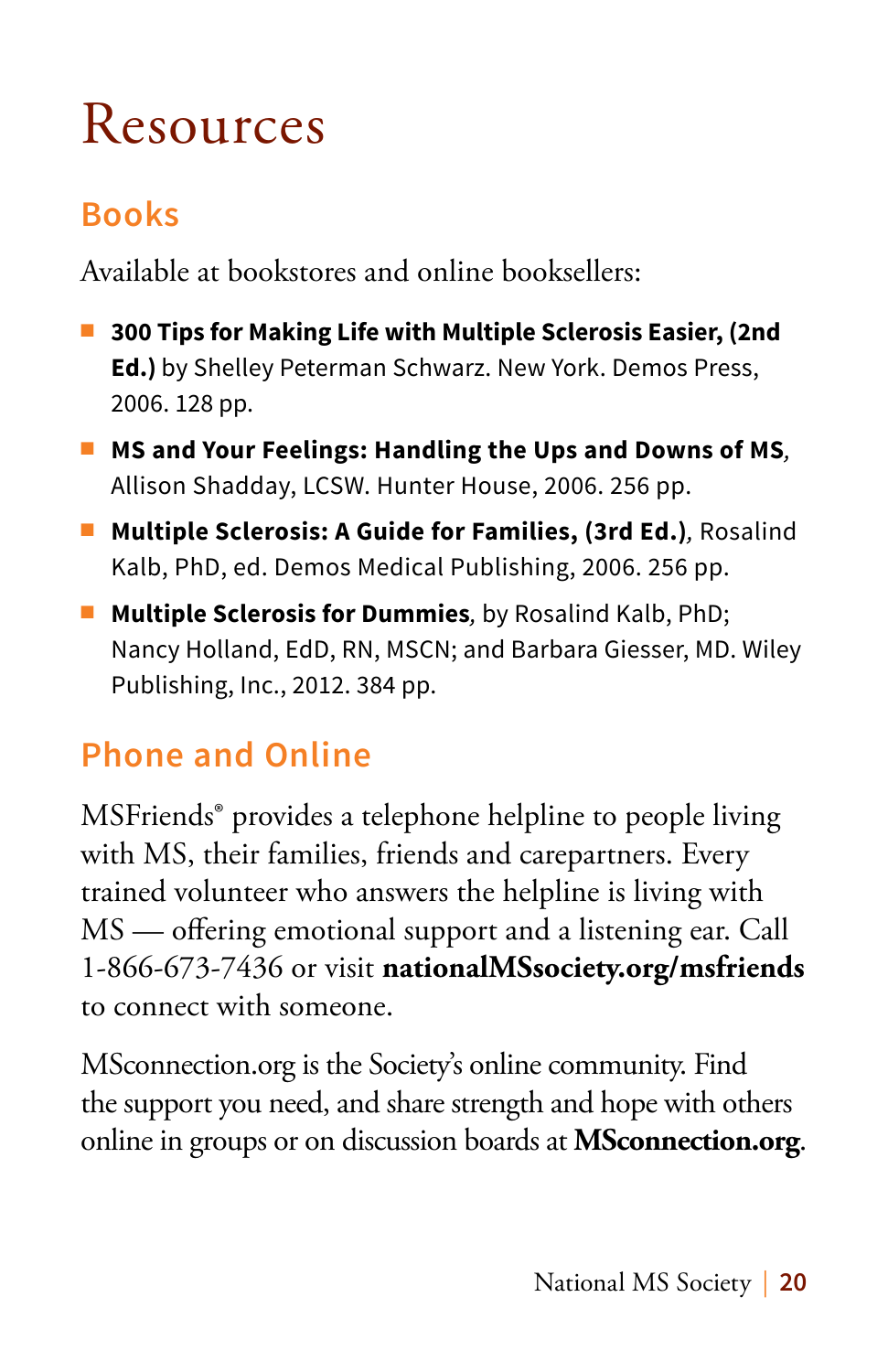Peer Connections is a one-on-one online, email or phone connection to a trained peer support volunteer. Pick a peer now at **MSconnection.org/Support** or call 1-800-344-4867 to request a peer.

At MS World you have an opportunity to network (through online chat and message boards) with others whose lives are affected by MS. Visit **MSworld.org**.

MS and Emotions: Parts I and II (videos) at **nationalMSsociety.org/educationalvideos**. Click on "Treatments and Symptom Management" in left side bar. Then scroll down to the "MS and Emotions" presentation.

GoodTherapy.org is an online therapist directory. Each therapist is individually screened to ensure that educational, licensure, and philosophical guidelines are met. Visit **goodtherapy.org/find-therapist.html** or call 888-563-2112.

HelpPRO offers an online therapist search to help the public find a therapist for their particular needs. Visit **helppro.com**.

## **Referrals**

Contact the Society for a range of healthcare providers in your area. Visit **nationalMSsociety.org** or call 1-800-344-4867.

Avonex® is a registered trademark of Biogen Idec. Betaseron® is a registered trademark of Bayer Schering Pharma Aktiengesellschaft. Extavia® is a registered trademark of Novartis AG. Nuedexta® is a registered trademark of Avanir Pharmaceuticals, Inc. Plegridy™ is a trademark of Biogen Idec. Rebif® is a registered trademark of Ares Trading S.A.

#### **21** | Multiple Sclerosis & Your Emotions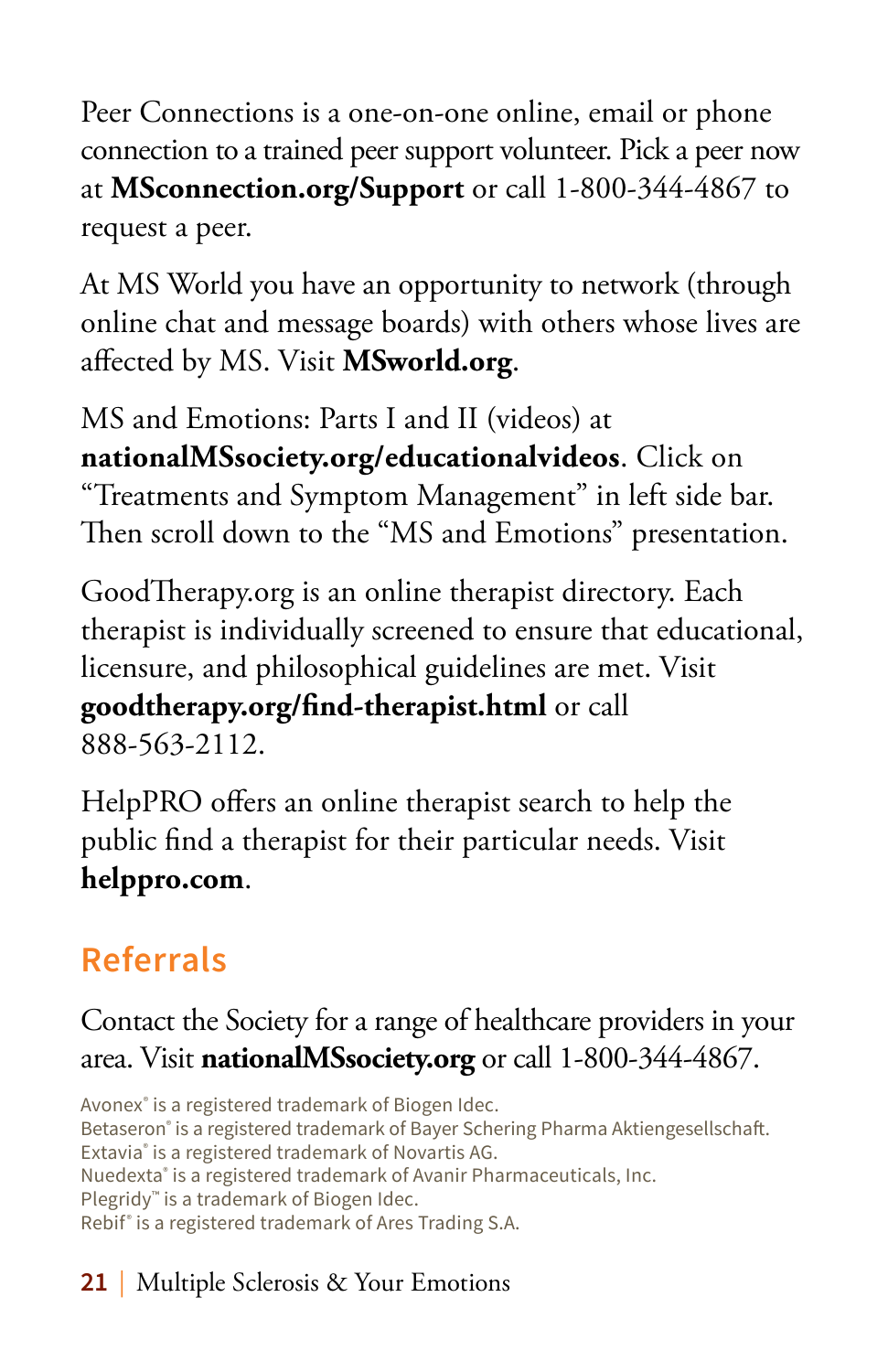# Notes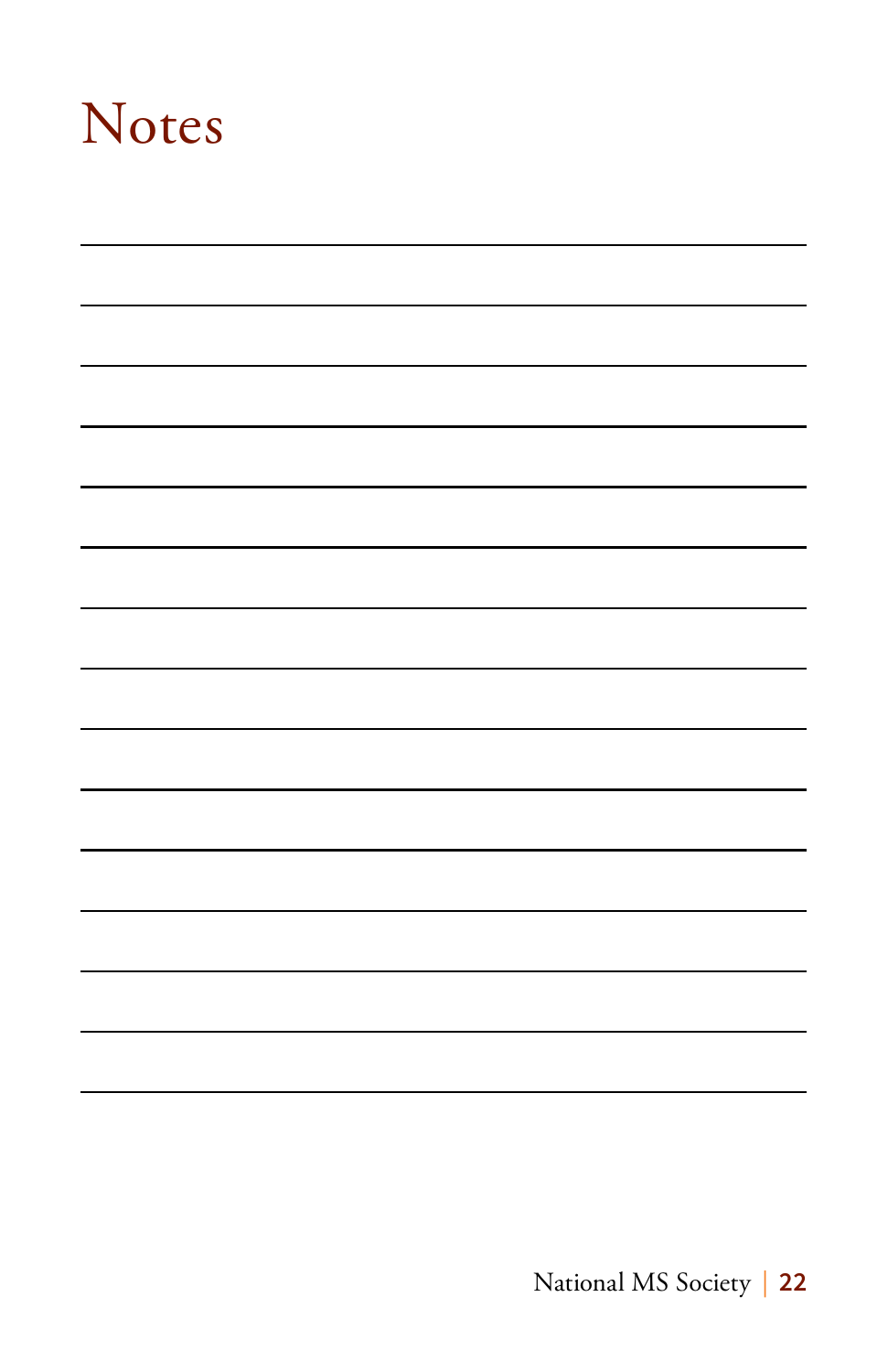## Notes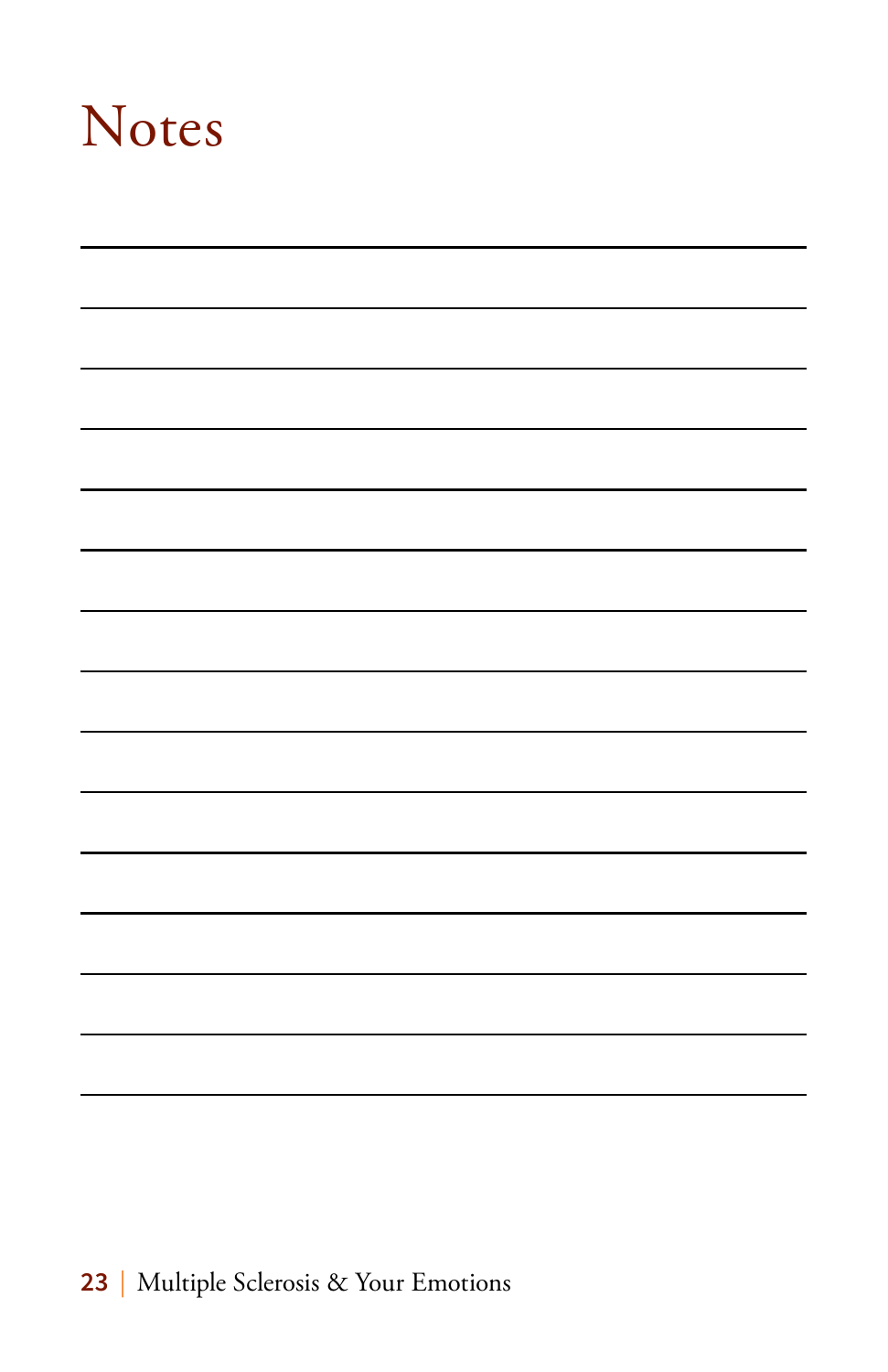The National Multiple Sclerosis Society ("Society") is proud to be a source of information on multiple sclerosis related topics. The information provided is based on professional advice, published experience, and expert opinion, but does not constitute medical or legal advice. For specific medical advice, consult a qualified physician. For specific legal advice, consult a qualified attorney.

The Society does not endorse products, services or manufacturers. Such names appear here solely because they are considered helpful information. The Society assumes no liability for the recipient's use of any product or service mentioned. The Society does not independently verify whether the information provided by each service provider is accurate. The Society undertakes no responsibility to verify whether the service provider is appropriately licensed and certified and has applicable insurance coverage.

Early and ongoing treatment with an FDA-approved therapy can make a difference for people with multiple sclerosis. Learn about your options by talking to your healthcare professional and contacting the National MS Society at **nationalMSsociety.org** or 1-800-344-4867.

The Society publishes many other resources about various aspects of MS. Visit **nationalMSsociety.org/brochures** or call 1-800-344-4867.